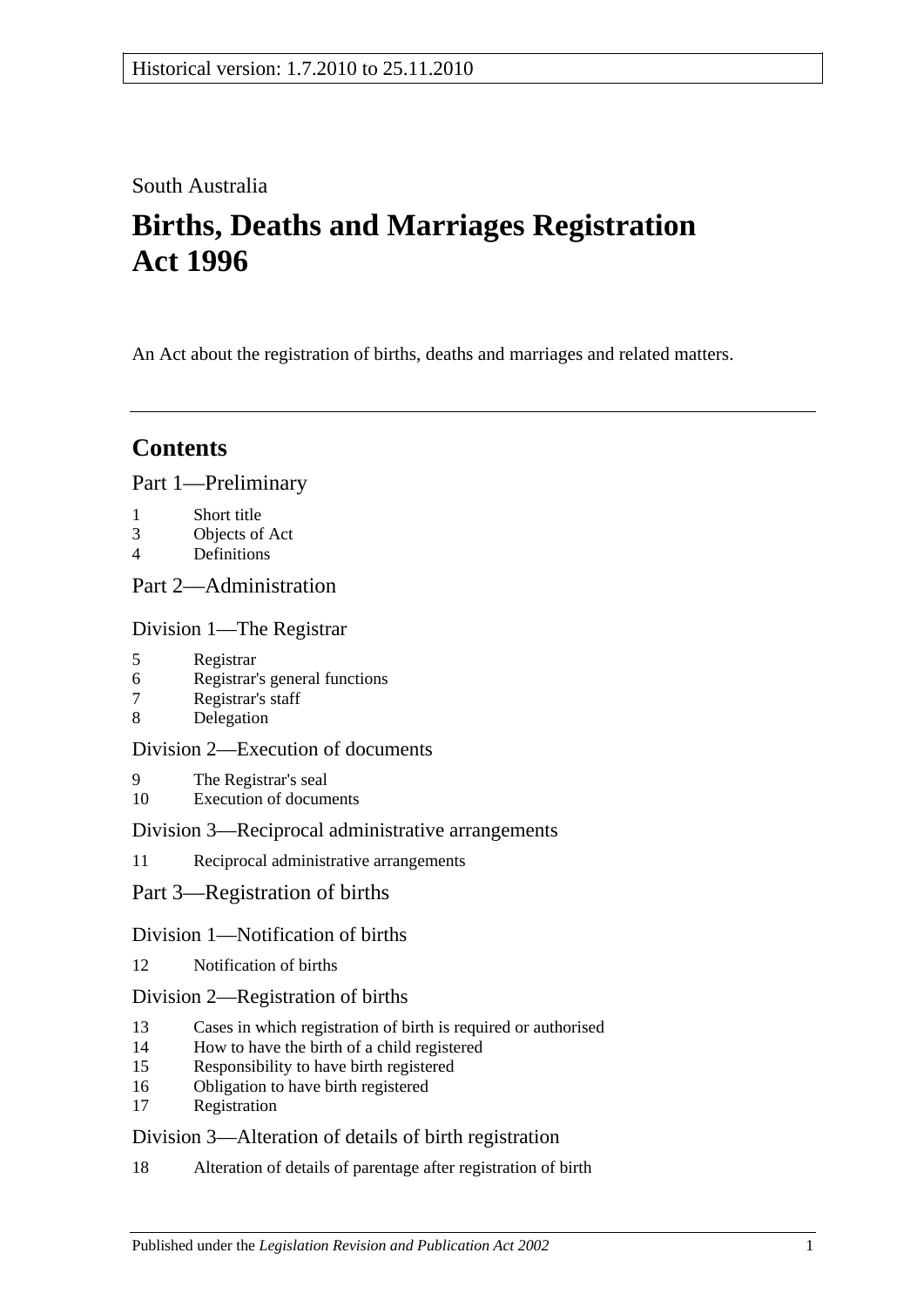#### [Division 4—Court orders relating to registration of birth](#page-8-2)

- 19 [Application to Court](#page-8-3)
- 20 [Power to direct registration of birth etc](#page-8-4)

#### [Division 5—Child's name](#page-9-0)

- 21 [Name of child](#page-9-1)
- 22 [Dispute about child's name](#page-9-2)

#### [Part 4—Change of name](#page-9-3)

- 23 [Change of name by registration](#page-9-4)
- 24 [Application to register change of adult's name](#page-9-5)
- 25 [Application to register change of child's name](#page-9-6)
- 26 [Child's consent to change of name](#page-10-0)
- 27 [Registration of change of name](#page-10-1)
- 28 [Entries to be made in the Register](#page-10-2)<br>29 Change of name may still be estable
- [Change of name may still be established by repute or usage](#page-11-0)

### [Part 5—Registration of marriages](#page-11-1)

- 30 [Cases in which registration of marriage is required](#page-11-2)
- 31 [How to have marriage registered](#page-11-3)
- 32 [Registration of marriage](#page-11-4)

### [Part 6—Registration of deaths](#page-11-5)

### [Division 1—Cases where registration of death is required or authorised](#page-11-6)

33 [Deaths to be registered under this Act](#page-11-7)

#### [Division 2—Court orders relating to registration of death](#page-12-0)

- 34 [Application to Court](#page-12-1)
- 35 [Power to direct registration of death etc](#page-12-2)

#### [Division 3—Notification of deaths](#page-12-3)

- 36 [Notification of deaths by doctors](#page-12-4)
- 37 [Notification by coroner](#page-13-0)
- 38 [Notification by funeral director etc](#page-13-1)

#### [Division 4—Registration of death](#page-14-0)

- 39 [Registration](#page-14-1)
- [Part 7—The Register](#page-14-2)

#### [Division 1—Keeping the Register](#page-14-3)

40 [The Register](#page-14-4)

### [Division 2—Registrar's powers of inquiry](#page-14-5)

41 [Registrar's powers of inquiry](#page-14-6)

#### [Division 3—Correction of Register](#page-15-0)

42 [Registrar's power to correct Register](#page-15-1)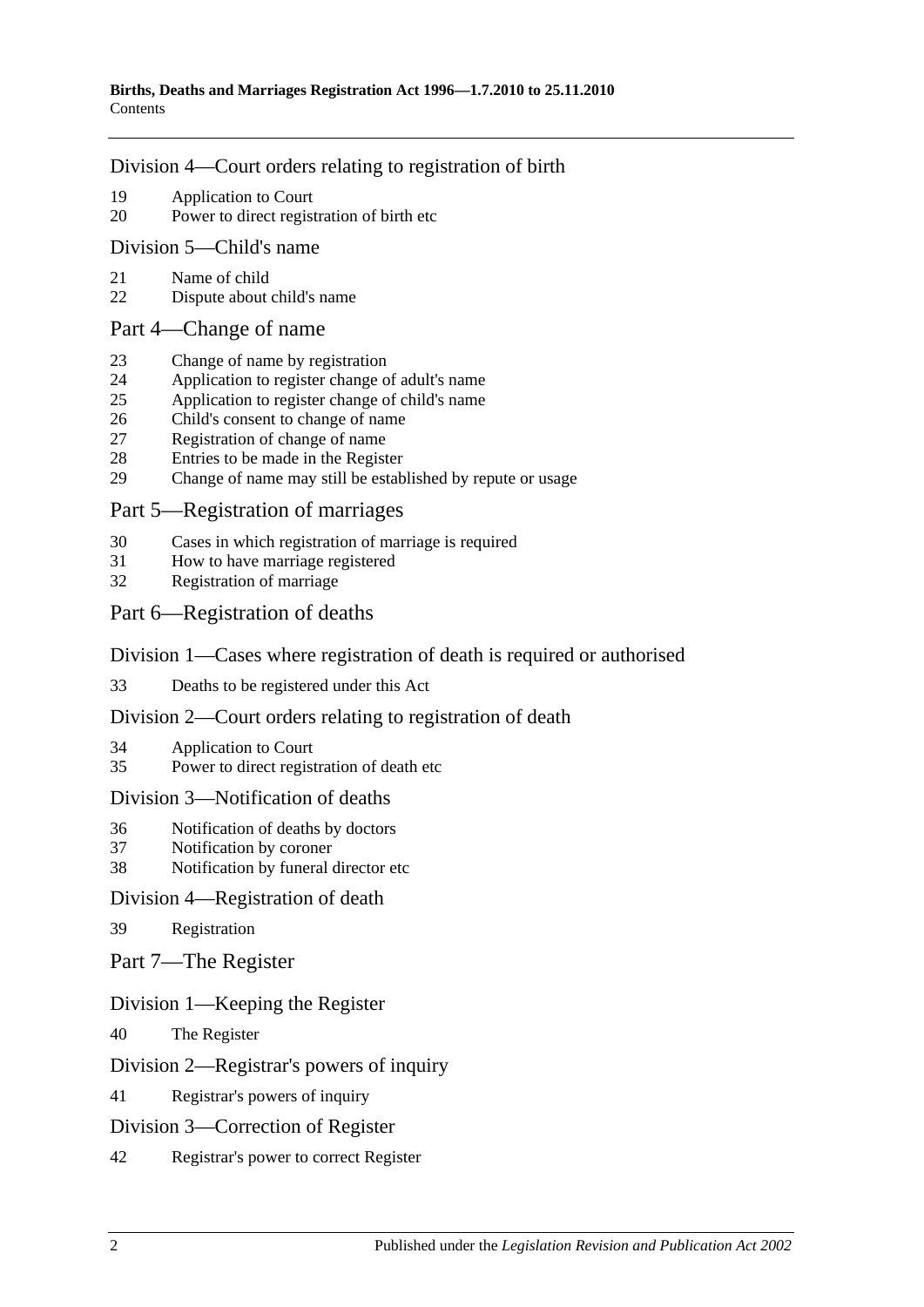[Division 4—Access to, and certification of, Register entries](#page-15-2)

- 43 [Access to Register](#page-15-3)
- 44 [Search of Register](#page-15-4)
- 45 [Protection of privacy](#page-16-0)
- 46 [Issue of certificate](#page-16-1)
- 47 [Access policies](#page-16-2)
- 48 [Fees](#page-16-3)
- 49 [Power to remit fees](#page-16-4)

### [Part 8—General power of review](#page-17-0)

- 50 [Review](#page-17-1)
- [Part 9—Miscellaneous](#page-17-2)
- 50A [Documents to be provided before disposal of remains](#page-17-3)
- 51 [False representation](#page-18-0)
- 52 [Unauthorised access to or interference with Register](#page-18-1)
- 53 [Falsification of certificate etc](#page-18-2)
- 55 [Regulations](#page-18-3)

### [Schedule 1—Transitional](#page-18-4)

- 1 [Interpretation](#page-18-5)
- 3 [The Register](#page-19-0)
- 4 [The Registrar and Deputy Registrars](#page-19-1)

[Legislative history](#page-20-0)

### <span id="page-2-0"></span>**The Parliament of South Australia enacts as follows:**

## **Part 1—Preliminary**

#### <span id="page-2-1"></span>**1—Short title**

This Act may be cited as the *Births, Deaths and Marriages Registration Act 1996*.

### <span id="page-2-2"></span>**3—Objects of Act**

The objects of this Act are to provide for—

- (a) the registration of births, deaths and marriages in South Australia; and
- (b) the registration of changes of name; and
- (c) the keeping of registers for recording and preserving information about births, deaths, marriages and changes of name in perpetuity; and
- (d) access to the information in the registers in appropriate cases by government or private agencies and members of the public, from within and outside the State; and
- (e) the issue of certified information from the registers; and
- (f) the collection and dissemination of statistical information.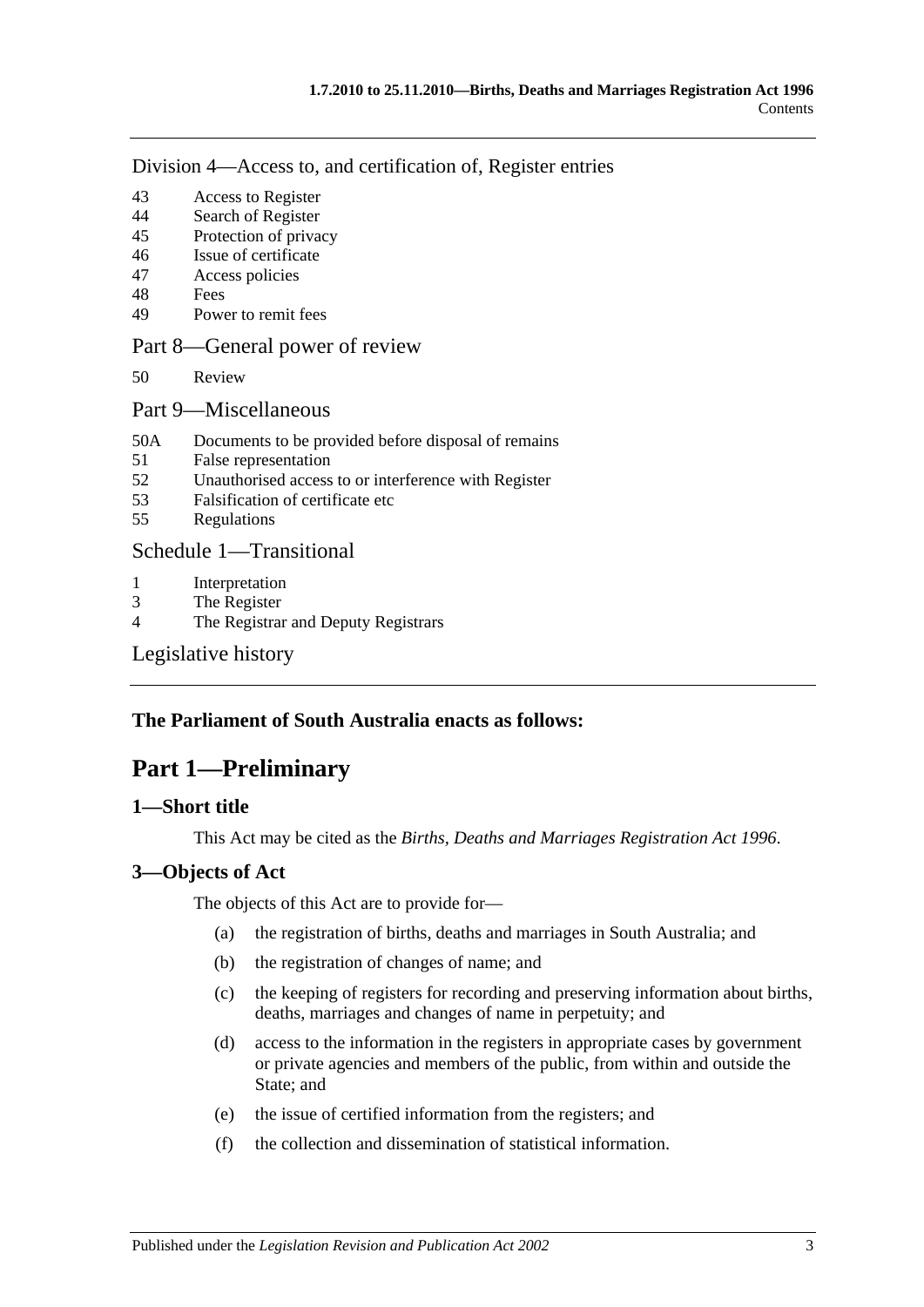### <span id="page-3-0"></span>**4—Definitions**

In this Act—

*adult* means a person who is 18 or above or, although under 18, is or has been married;

*authorised celebrant* means an authorised celebrant under the *Marriage Act 1961* (Cwth);

**birth** means the expulsion or extraction of a child from its mother;

*change* of name includes an addition, omission or substitution;

*child* includes a still-born child;

*corresponding law* means a law of another State that provides for the registration of births, deaths and marriages;

*Court* means the Magistrates Court;

*death* includes still-birth;

*disposal* of human remains means—

- (a) cremation of the remains; or
- (b) burial of the remains (including burial at sea); or
- (c) placing the remains in a mausoleum or other permanent resting place; or
- (d) placing the remains in the custody of an educational or scientific institution for the purpose of medical education or research; or
- (e) removal of the remains from the State (but not if the remains have been cremated or are taken from the State by sea and buried at sea in the course of the voyage);

*doctor* means a person registered under the *Health Practitioner Regulation National Law* to practise in the medical profession (other than as a student);

*funeral director* means a person who carries on the business of arranging for the disposal of human remains;

*human remains* includes the remains of a still-born child;

*prohibited name* means a name that—

- (a) is obscene or offensive; or
- (b) could not practicably be established by repute or usage—
	- (i) because it is too long; or
	- (ii) because it consists of or includes symbols without phonetic significance; or
	- (iii) for some other reason; or
- (c) is contrary to the public interest for some other reason;

*registrable event* means a birth, change of name, death or marriage;

*registrable information* means information that must or may be included in the Register<sup>1</sup>;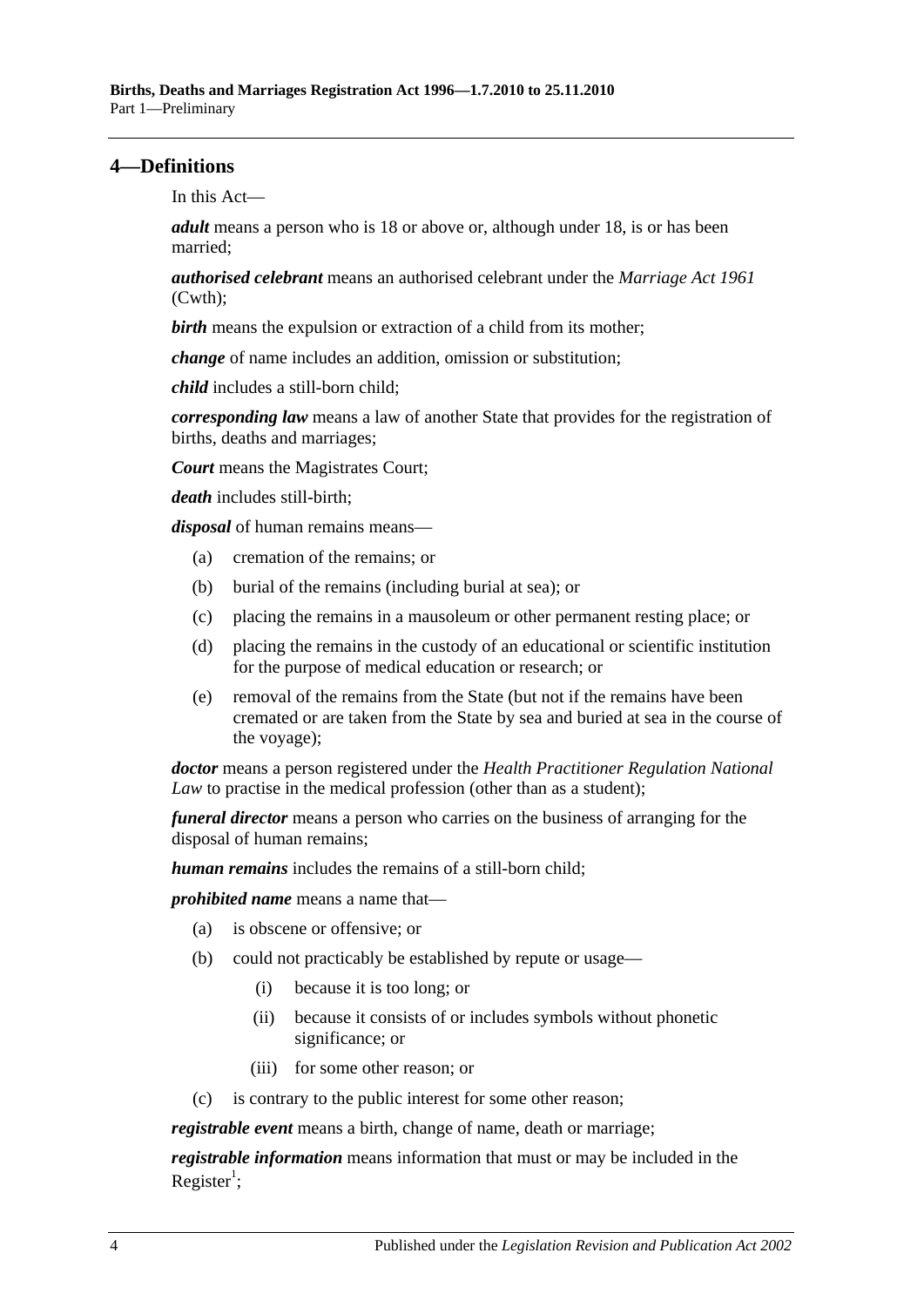*Register*—See [section](#page-14-4) 40;

*registering authority* means an authority responsible under a corresponding law for the registration of births, deaths and marriages;

*Registrar* means the Registrar of Births, Deaths and Marriages;

*State* includes a Territory;

*still-birth* means the birth of a still-born child;

*still-born child* means a child of at least 20 weeks' gestation or, if it cannot be reliably established whether the period of gestation is more or less than 20 weeks, with a body mass of at least 400 grams at birth, that exhibits no sign of respiration or heartbeat, or other sign of life, after birth but does not include the product of a procedure for the termination of pregnancy.

**Note—**

1 See [section](#page-14-7) 40(2).

# <span id="page-4-1"></span><span id="page-4-0"></span>**Part 2—Administration**

### **Division 1—The Registrar**

### <span id="page-4-2"></span>**5—Registrar**

- (1) The Registrar of Births, Deaths and Marriages is responsible, subject to the Minister's control and direction, for the administration of this Act.
- (2) The Registrar is to be a Public Service employee.

#### <span id="page-4-3"></span>**6—Registrar's general functions**

The Registrar's general functions are to—

- (a) establish and maintain the registers<sup>1</sup> necessary for the purposes of this Act; and
- (b) administer the registration system established by this Act and ensure that it operates efficiently, effectively and economically; and
- (c) ensure that this Act is administered in the way best calculated to achieve its objects.

**Note—**

1 The registers are collectively referred to as the *Register*—See [section](#page-14-4) 40.

#### <span id="page-4-4"></span>**7—Registrar's staff**

- (1) The Registrar's staff consists of—
	- (a) one or more Deputy Registrars of Births, Deaths and Marriages; and
	- (b) the other staff necessary for the proper administration of this Act.
- (2) A Deputy Registrar has the powers and functions of the Registrar but is subject to direction by the Registrar.
- (3) The staff are to be Public Service employees.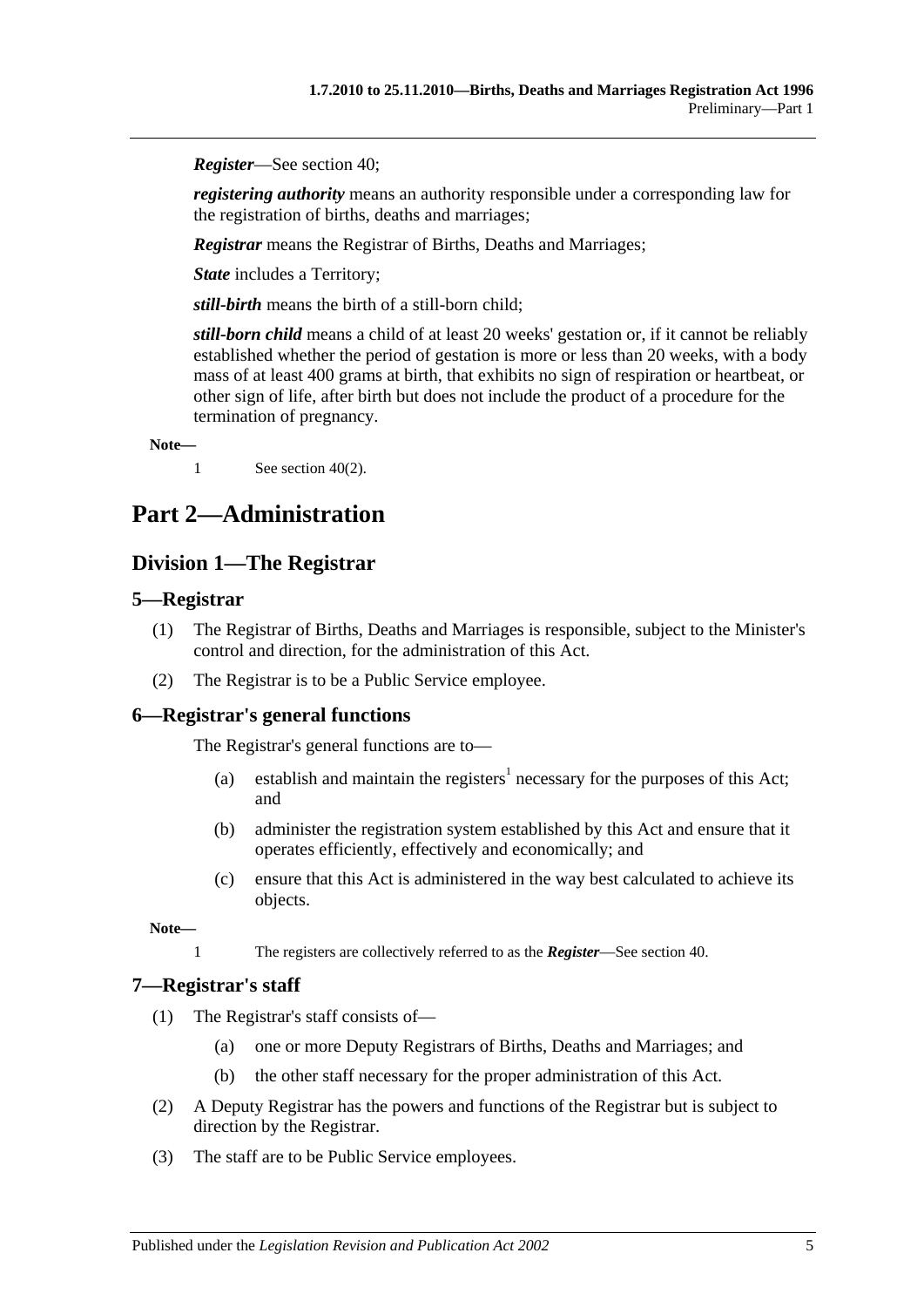### <span id="page-5-0"></span>**8—Delegation**

- (1) The Registrar may delegate powers or functions under this or any other Act.
- (2) A power or function delegated under this section may, if the instrument of delegation so provides, be further delegated.
- (3) A delegation under this section—
	- (a) must be by instrument in writing; and
	- (b) may be absolute or conditional; and
	- (c) does not derogate from the power of the delegator to act in any matter; and
	- (d) is revocable at will by the delegator.

### <span id="page-5-1"></span>**Division 2—Execution of documents**

### <span id="page-5-2"></span>**9—The Registrar's seal**

The Registrar has a seal.

#### <span id="page-5-3"></span>**10—Execution of documents**

- (1) The Registrar may issue a certificate or other document under the Registrar's signature and seal, or a facsimile of the Registrar's signature and seal produced by stamp, machine imprint or some other method authorised by regulation.
- (2) If a document produced before a court or an administrative authority or official is apparently under—
	- (a) the Registrar's signature and seal; or
	- (b) a facsimile of the Registrar's signature and seal produced by stamp, machine imprint, or some other method authorised by regulation,

the court, authority or official must presume, in the absence of evidence to the contrary, that the document was properly issued under the Registrar's authority.

## <span id="page-5-4"></span>**Division 3—Reciprocal administrative arrangements**

#### <span id="page-5-5"></span>**11—Reciprocal administrative arrangements**

- (1) The Minister may enter into an arrangement with the Minister responsible for the administration of a corresponding law providing for—
	- (a) the exercise by the Registrar of powers and functions of the registering authority under the corresponding law; and
	- (b) the exercise by the registering authority under the corresponding law of powers and functions of the Registrar under this Act.
- (2) When an arrangement is in force under this section—
	- (a) the Registrar may exercise, to the extent authorised by the arrangement (but subject to the conditions of the arrangement), the powers and functions of the registering authority under the corresponding law; and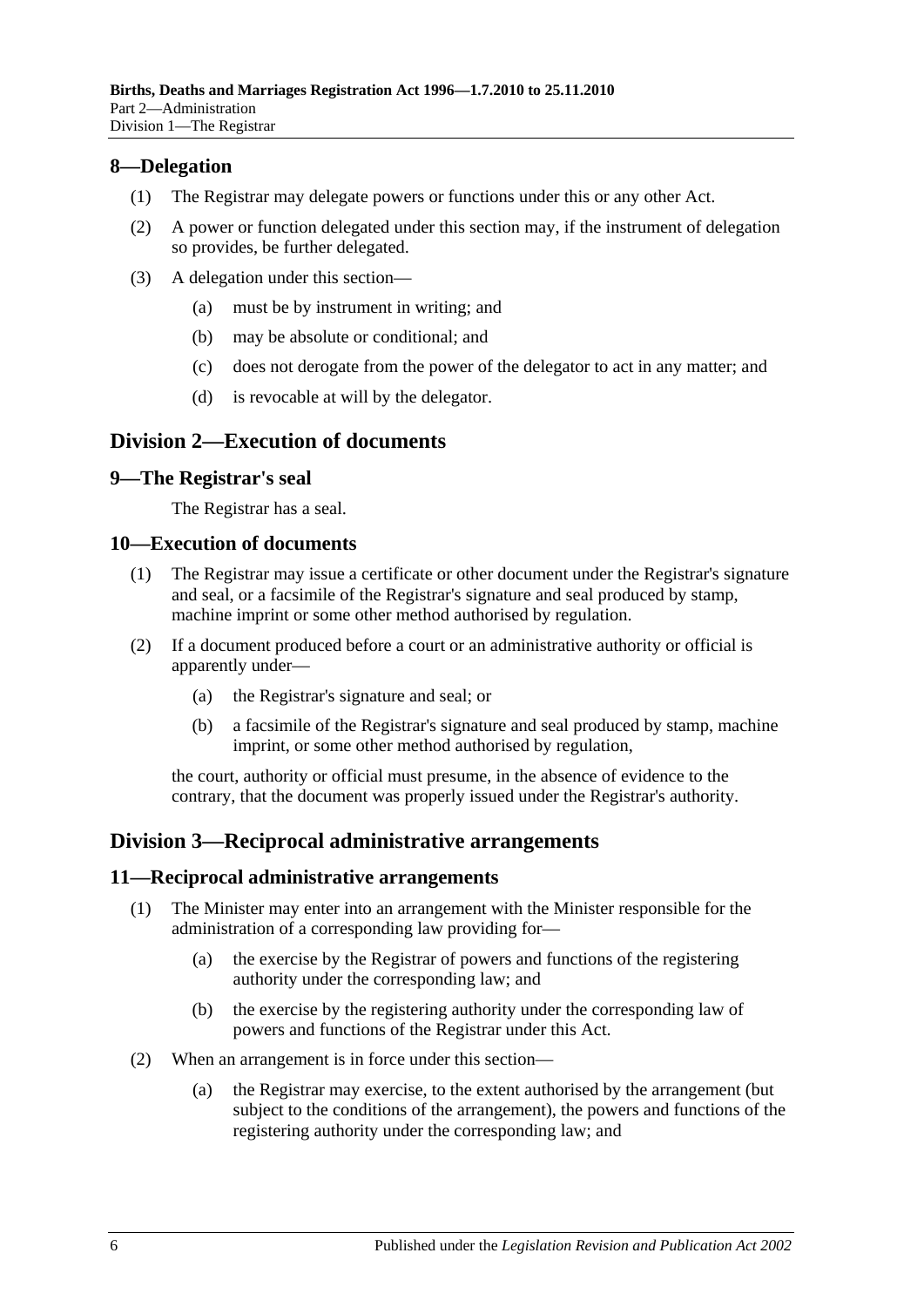- (b) the registering authority under the corresponding law may exercise, to the extent authorised by the arrangement (but subject to the conditions of the arrangement), the powers and functions of the Registrar under this Act.
- (3) An arrangement under this section may—
	- (a) establish a data base in which information is recorded for the benefit of all the participants in the arrangement; and
	- (b) provide for access to information contained in the data base; and
	- (c) provide for payments by or to participants in the arrangement for services provided under the arrangement.

# <span id="page-6-0"></span>**Part 3—Registration of births**

## <span id="page-6-1"></span>**Division 1—Notification of births**

### <span id="page-6-2"></span>**12—Notification of births**

(1) When a child is born in the State, the responsible person must give written notice of the birth to the Registrar including the particulars required by regulation.

Maximum penalty: \$1 250.

- (2) The notice must be given—
	- (a) in the case of a child born alive—within 7 days after birth;
	- (b) in the case of a still-birth—within 48 hours after birth.
- (3) When notice of a still-birth is given, the responsible person must also give a doctor's certificate in a form approved by the Registrar, certifying the cause of foetal death, to—
	- (a) the Registrar; and
	- (b) the funeral director or other person who will be arranging for the disposal of the human remains.

Maximum penalty: \$1 250.

- (4) The certificate must be completed by the doctor responsible for the professional care of the mother at the birth or a doctor who examined the body of the still-born child after the birth.
- (5) In this section—

*responsible person* means—

- (a) in the case of a child born in a hospital or brought to a hospital within 24 hours after birth—the chief executive officer of the hospital; or
- (b) in other cases—the doctor or midwife responsible for the professional care of the mother at the birth.

## <span id="page-6-3"></span>**Division 2—Registration of births**

## <span id="page-6-4"></span>**13—Cases in which registration of birth is required or authorised**

(1) If a child is born in the State, the birth must be registered under this Act.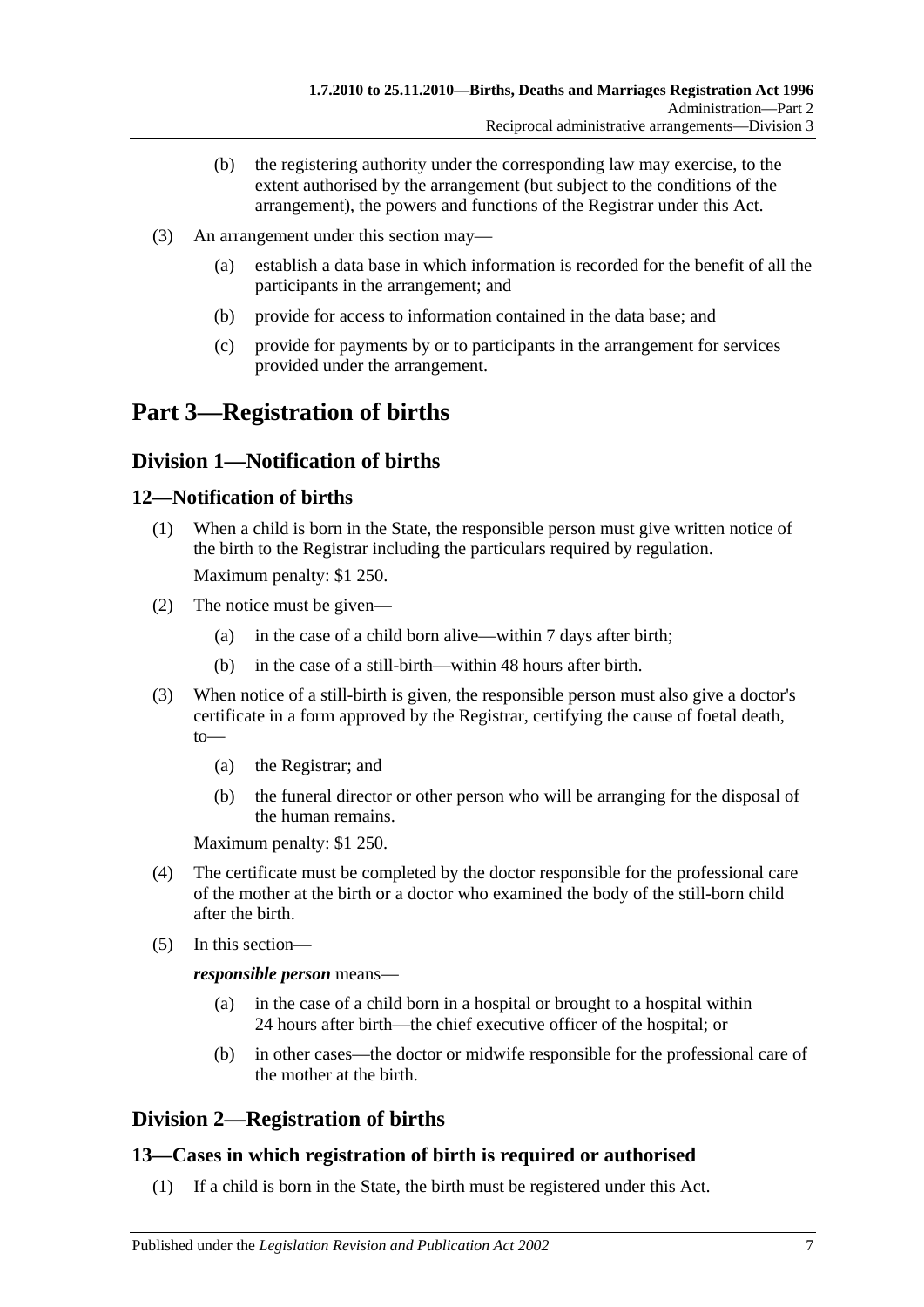- (2) If a court (whether of this or any other State or the Commonwealth) directs the registration of a birth, the birth must be registered under this Act.
- <span id="page-7-4"></span>(3) If a child is born in an aircraft during a flight or on a vessel during a voyage to a place of disembarkation in the State, the birth may be registered under this Act.
- <span id="page-7-5"></span>(4) If a child is born outside the Commonwealth, but—
	- (a) the child is to become a resident of the State; or
	- (b) in the case of a still-born child—a person responsible for having the birth of the child registered is or is to become a resident of the State,

the birth may be registered under this Act.

(5) However, the Registrar must not register a birth under [subsections](#page-7-4) (3) or [\(4\)](#page-7-5) if the birth is registered under a corresponding law.

### <span id="page-7-0"></span>**14—How to have the birth of a child registered**

A person has the birth of a child registered under this Act by lodging a statement (the *birth registration statement*) in a form approved by the Registrar containing the information required by regulation.

### <span id="page-7-1"></span>**15—Responsibility to have birth registered**

- (1) The parents of a child are jointly responsible for having the child's birth registered under this Act (and must both sign the birth registration statement) but the Registrar may accept a birth registration statement from one of the parents if satisfied that it is impossible, impracticable or inappropriate for the other parent to join or be required to join in the application whether because of his or her death, disappearance, ill-health or unavailability or the need to avoid unwarranted distress or for some other reason.
- (2) If a child is a foundling, the person who has custody of the child is responsible for having the child's birth registered.
- (3) The Registrar may accept a birth registration statement from a person who is not responsible for having the child's birth registered if satisfied that—
	- (a) the person lodging the statement has knowledge of the relevant facts; and
	- (b) the child's parents are unable or unlikely to lodge a birth registration statement.

#### <span id="page-7-2"></span>**16—Obligation to have birth registered**

(1) A person responsible for having the birth of a child registered must ensure that a birth registration statement is lodged with the Registrar within 60 days after the date of the birth.

Maximum penalty: \$1 250.

(2) However, the Registrar must accept a birth registration statement even though it is lodged after the end of the 60 day period.

#### <span id="page-7-3"></span>**17—Registration**

(1) The Registrar registers a birth by making an entry about the birth in the Register including the particulars required by regulation.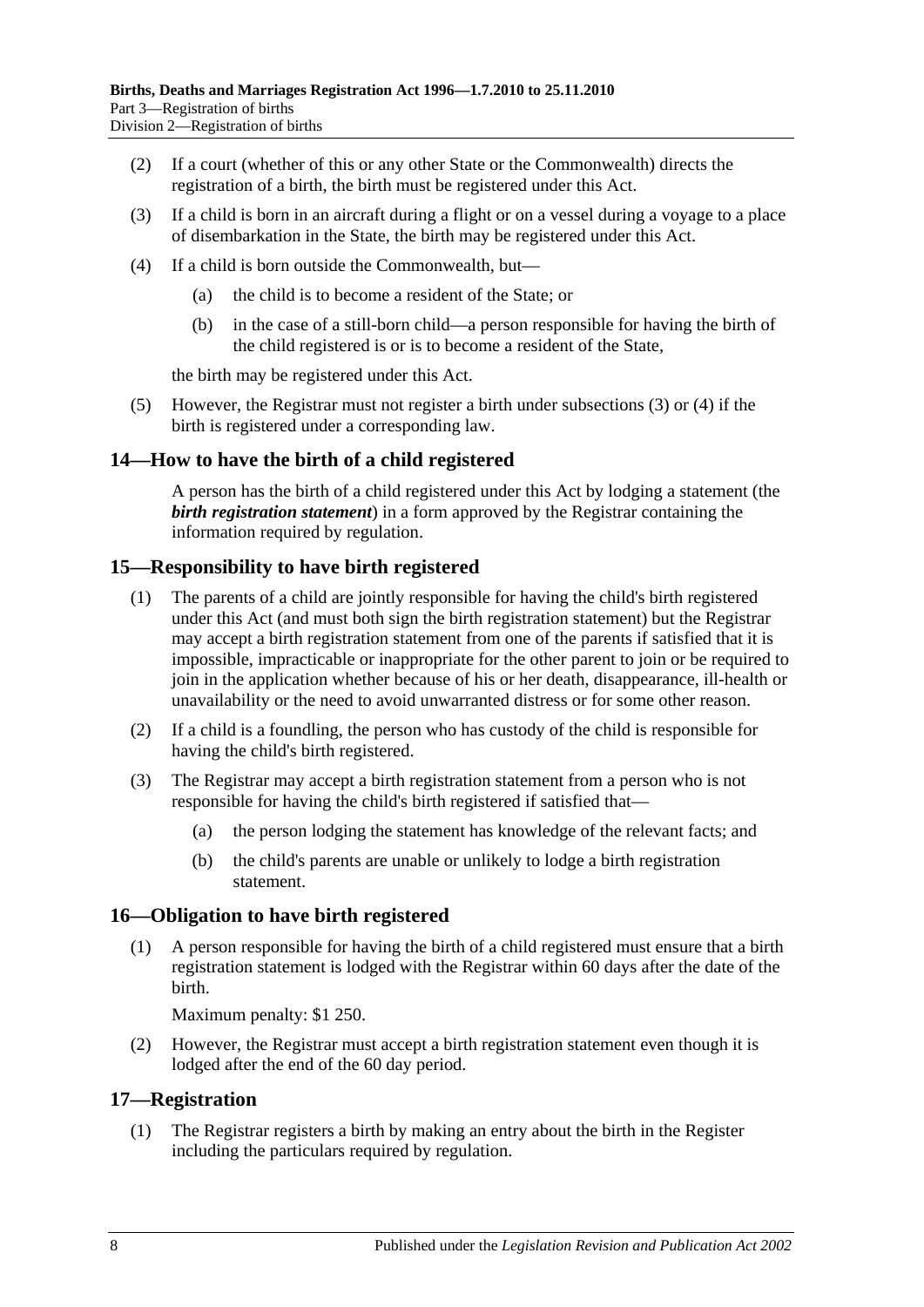(2) However, if the particulars available to the Registrar are incomplete the Registrar may register a birth on the basis of incomplete particulars.

## <span id="page-8-0"></span>**Division 3—Alteration of details of birth registration**

### <span id="page-8-1"></span>**18—Alteration of details of parentage after registration of birth**

- (1) The Registrar may include registrable information about a child's parents in the Register after registration of the child's birth if—
	- (a) the father and mother of the child make a joint application for the addition of the information; or
	- (b) one parent of the child makes an application for the addition of the information and the other parent cannot join in the application because he or she is dead or cannot be found, or for some other reason.
- (2) The Registrar must include or correct registrable information about a child's parents in the Register after registration of the child's birth if a court (whether of this or any other State or the Commonwealth) directs the inclusion or correction of the information in the Register or the Registrar is advised of a finding by a court that a particular person is a parent of the child.
- (3) An application to the Registrar for the inclusion of registrable information in the Register—
	- (a) must be made in writing; and
	- (b) must include the information required by the Registrar; and
	- (c) must, if the Registrar requires verification of the information contained in the application, be accompanied by a statutory declaration verifying the information contained in the application and other evidence the Registrar may require.

## <span id="page-8-2"></span>**Division 4—Court orders relating to registration of birth**

### <span id="page-8-3"></span>**19—Application to Court**

The Court may, on application by an interested person or on its own initiative, order—

- (a) the registration under this Act of a birth that has occurred in the State; or
- (b) the inclusion or correction of registrable information about a birth or a child's parents in the Register.

### <span id="page-8-4"></span>**20—Power to direct registration of birth etc**

If a court finds—

- (a) that the birth of a person is not registered as required under this Act or a corresponding law; or
- (b) that the registrable information contained in an entry about a birth in the Register under this Act or a corresponding law is incomplete or incorrect,

the court may direct registration of the birth, or the inclusion or correction of registrable information in the Register under this Act or the corresponding law (as the case may require).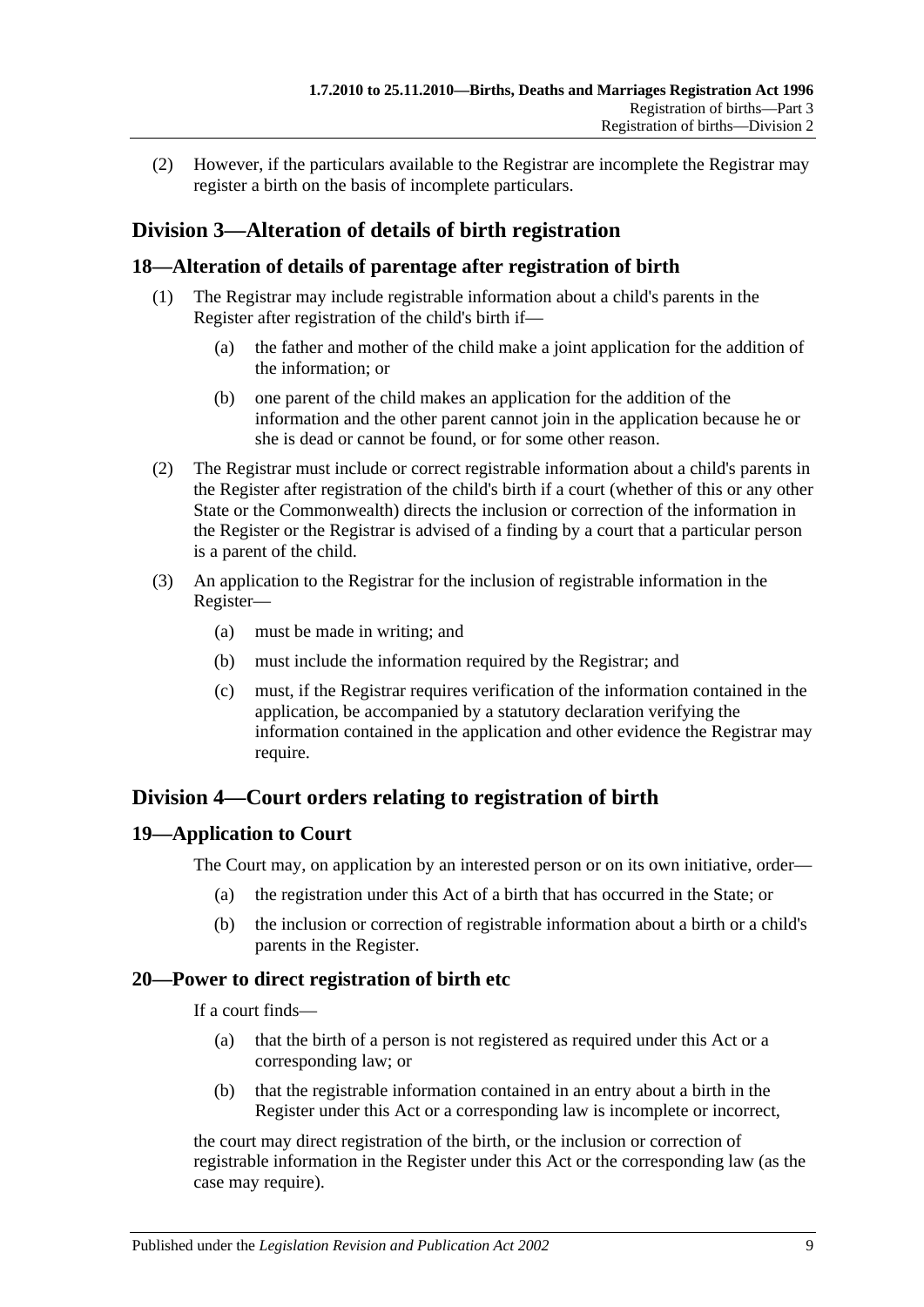## <span id="page-9-0"></span>**Division 5—Child's name**

### <span id="page-9-1"></span>**21—Name of child**

- (1) Subject to this section, the birth registration statement must state the name of the child.
- (2) The name is a matter of choice for the person or persons lodging the statement<sup>1</sup>, but the Registrar may assign a name to a child if—
	- (a) the name stated in the birth registration statement is a prohibited name; or
	- (b) the birth registration statement is lodged by both parents of the child and they satisfy the Registrar that they are unable to agree on the child's name.
- (3) A birth registration statement relating to a still-born child need not state the name of the child.

**Note—**

1 For example, there is no requirement that the name be made up of both a surname and a given name or given names.

### <span id="page-9-7"></span><span id="page-9-2"></span>**22—Dispute about child's name**

- (1) If there is a dispute between parents about a child's name, either parent may apply to the Court for a resolution of the dispute.
- (2) On an application under [subsection](#page-9-7) (1), the Court may—
	- (a) resolve the dispute about the child's name as the Court considers appropriate; and
	- (b) order the Registrar to register the child's name in a form specified in the order.

## <span id="page-9-3"></span>**Part 4—Change of name**

## <span id="page-9-4"></span>**23—Change of name by registration**

A person's name may be changed by registration of the change under this Part.

### <span id="page-9-5"></span>**24—Application to register change of adult's name**

An adult person—

- (a) who is domiciled or ordinarily resident in the State; or
- (b) whose birth is registered in the State;

may apply to the Registrar, in a form approved by the Registrar, for registration of a change of the person's name.

### <span id="page-9-6"></span>**25—Application to register change of child's name**

- (1) The parents of a child—
	- (a) who is domiciled or ordinarily resident in the State; or
	- (b) whose birth is registered in the State;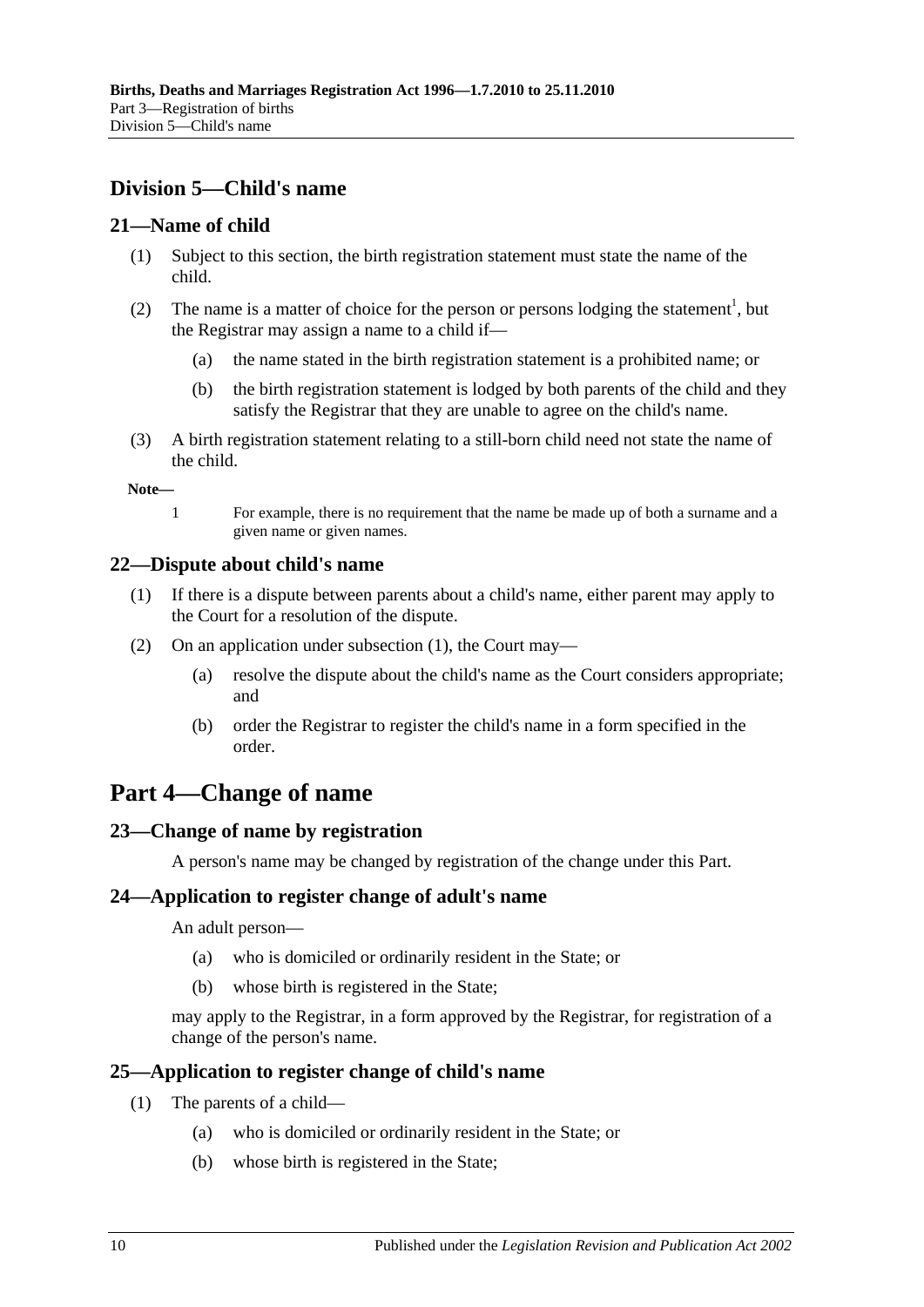may apply to the Registrar, in a form approved by the Registrar, for registration of a change of the child's name.

- (2) An application for registration of a change of a child's name may be made by one parent if—
	- (a) the applicant is the sole parent named in the registration of the child's birth under this Act or any other law; or
	- (b) there is no other surviving parent of the child; or
	- (c) the Court approves the proposed change of name.
- (3) The Court may, on application by a child's parent, approve a proposed change of name for the child if satisfied that the change is in the child's best interests.
- (4) If the parents of a child are dead, cannot be found, or for some other reason cannot exercise their parental responsibilities to a child, the child's guardian may apply for registration of a change of the child's name.

### <span id="page-10-0"></span>**26—Child's consent to change of name**

A change of a child's name must not be registered unless—

- (a) the child consents to the change of name; or
- (b) the child is unable to understand the meaning and implications of the change of name.

### <span id="page-10-1"></span>**27—Registration of change of name**

- (1) Before registering a change of name under this Part, the Registrar may require the applicant to provide evidence to establish to the Registrar's satisfaction—
	- (a) the identity and age of the person whose name is to be changed; and
	- (b) that the change of name is not sought for a fraudulent or other improper purpose; and
	- (c) if the person whose name is to be changed is a child—that the child consents to the change of name or is unable to understand the meaning and implications of the change of name.
- (2) If the Registrar is satisfied that the name of a person whose birth is registered in the State has been changed under another law or by order of a court, the change of name may be registered under this Act.
- (3) The Registrar may refuse to register a change of name if, as a result of the change, the name would become a prohibited name.

### <span id="page-10-2"></span>**28—Entries to be made in the Register**

- (1) The Registrar registers a change of name by making an entry about the change of name in the Register including the particulars required by regulation.
- <span id="page-10-3"></span>(2) If the applicant for registration of the change of name asks the Registrar to arrange for noting the change of name in the particulars of the person's birth, and the person's birth is registered under this Act or a corresponding law, the Registrar must—
	- (a) if the birth is registered under this Act—note the change of name in the entry relating to the birth; or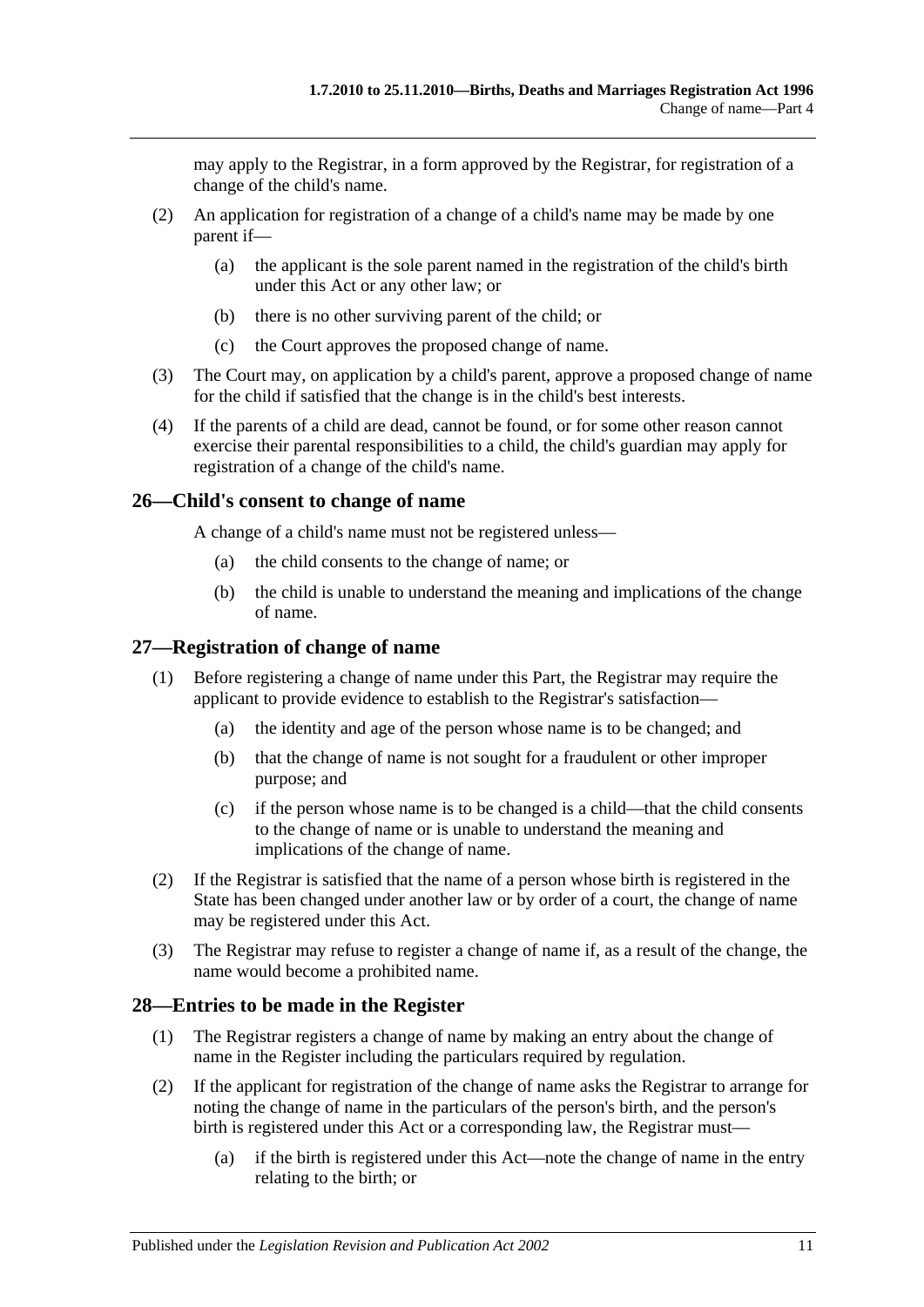- (b) if the birth is registered under a corresponding law—notify the relevant registering authority of the change of name.
- (3) If the change of name is noted in the Register under [subsection](#page-10-3) (2), a birth certificate issued by the Registrar for the person must show the person's name as changed under this Part.

### <span id="page-11-0"></span>**29—Change of name may still be established by repute or usage**

This Part does not prevent a change of name by repute or usage.

## <span id="page-11-1"></span>**Part 5—Registration of marriages**

### <span id="page-11-2"></span>**30—Cases in which registration of marriage is required**

If a marriage is solemnised in the State, the marriage must be registered under this Act.

### <span id="page-11-3"></span>**31—How to have marriage registered**

A person may have a marriage registered by lodging with the Registrar a certificate of the marriage under the *Marriage Act 1961* of the Commonwealth or, if the marriage was solemnised before the commencement of that Act, the evidence of the marriage required by the Registrar<sup>1</sup>.

#### **Note—**

1 Under section 50(4) of the *Marriage Act 1961* of the Commonwealth the authorised celebrant is responsible for lodging the certificate of marriage with the Registrar.

### <span id="page-11-4"></span>**32—Registration of marriage**

A marriage may be registered by—

- (a) including the marriage certificate as part of the Register; or
- (b) including particulars of the marriage in the Register.

## <span id="page-11-6"></span><span id="page-11-5"></span>**Part 6—Registration of deaths**

### **Division 1—Cases where registration of death is required or authorised**

### <span id="page-11-7"></span>**33—Deaths to be registered under this Act**

- (1) If a person dies in the State, the death must be registered under this Act.
- (2) If a court or coroner (whether of this or any other State or the Commonwealth) directs the registration of a death, the death must be registered under this Act.
- <span id="page-11-8"></span>(3) If a person dies in an aircraft during a flight or on a vessel during a voyage to a place of disembarkation in the State, the death may be registered under this Act.
- <span id="page-11-9"></span>(4) If a person who is domiciled or ordinarily resident in the State dies outside the Commonwealth, or a person dies outside the Commonwealth leaving property in the State, the death may be registered under this Act.
- (5) However, the Registrar is not obliged to register a death under [subsection](#page-11-8) (3) or [\(4\)](#page-11-9) if the death is registered under a corresponding law.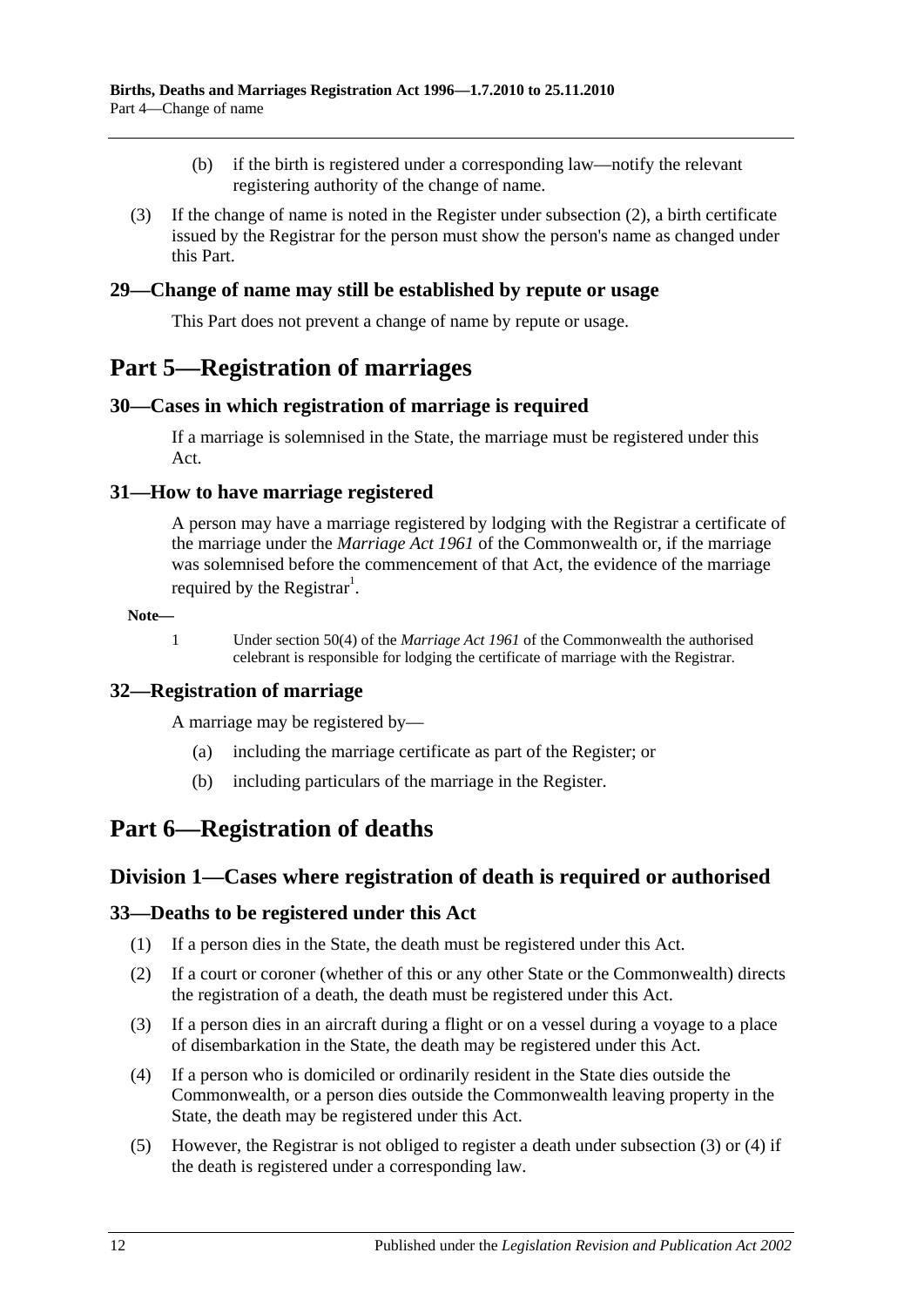(6) If a child is still-born, the child's death<sup>1</sup> is not to be registered under this Part. **Note—**

1 ie the foetal death. A *child* is defined to include a still-born child.

## <span id="page-12-0"></span>**Division 2—Court orders relating to registration of death**

### <span id="page-12-1"></span>**34—Application to Court**

The Court may, on application by an interested person or on its own initiative, order—

- (a) the registration under this Act of a death that has occurred in the State; or
- (b) the inclusion or correction of registrable information about a death in the Register.

### <span id="page-12-2"></span>**35—Power to direct registration of death etc**

If a court or coroner finds—

- (a) that the death of a person is not registered as required under this Act or a corresponding law; or
- (b) that the registrable information contained in an entry about a death in the Register under this Act or a corresponding law is incomplete or incorrect,

the court or coroner may direct registration of the death or the inclusion or correction of registrable information in the Register under this Act or the corresponding law (as the case may require).

## <span id="page-12-3"></span>**Division 3—Notification of deaths**

### <span id="page-12-4"></span>**36—Notification of deaths by doctors**

(1) A doctor who was responsible for a person's medical care immediately before death, or who examines the body of a deceased person after death, must, within 48 hours after the death, give written notice of the death to the Registrar, including the particulars required by regulation.

Maximum penalty: \$1 250.

- (2) However, a doctor—
	- (a) need not give a notice under this section if another doctor has given the required notice; and
	- (b) must not give a notice under this section if the State Coroner or a police officer is required to be notified of the death under the *[Coroners Act](http://www.legislation.sa.gov.au/index.aspx?action=legref&type=act&legtitle=Coroners%20Act%202003) 2003*.

Maximum penalty: \$1 250.

- (3) When notice of a death is given, the doctor must also give a certificate in a form approved by the Registrar, certifying the cause of death, to—
	- (a) the Registrar; and
	- (b) the funeral director or other person who will be arranging for the disposal of the human remains.

Maximum penalty: \$1 250.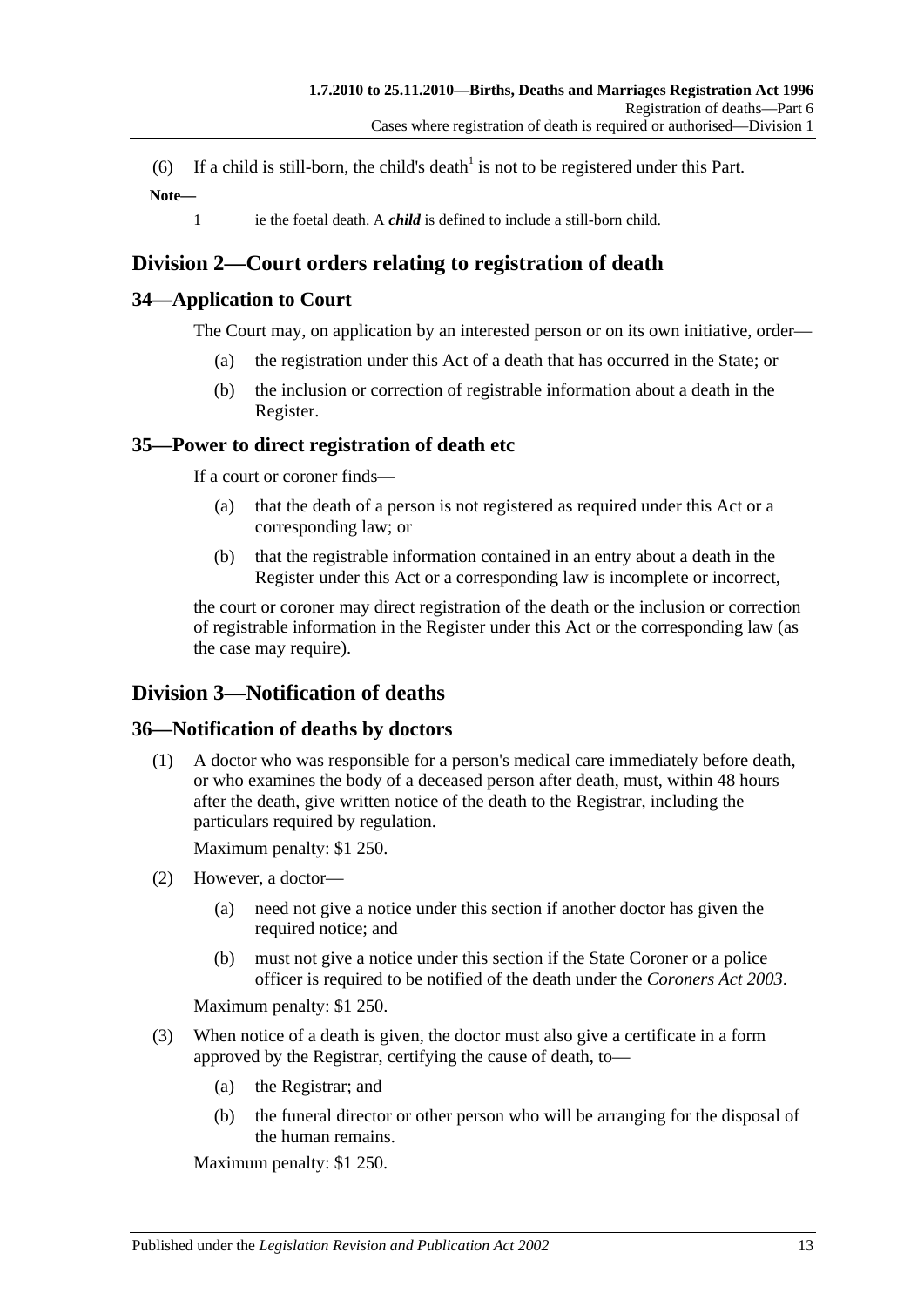(4) If a child is still-born, the child's death is not to be notified under this section<sup>1</sup>.

#### **Note—**

1 In the case of a still-birth notice must be given to the Registrar under [section](#page-6-2) 12.

### <span id="page-13-0"></span>**37—Notification by coroner**

- (1) If the State Coroner is notified of a death under the *[Coroners Act](http://www.legislation.sa.gov.au/index.aspx?action=legref&type=act&legtitle=Coroners%20Act%202003) 2003* or is inquiring into the cause of a death, the State Coroner must, as soon as practicable, notify the Registrar of that fact.
- (2) If the State Coroner authorises the disposal of human remains, or makes a finding about the cause of a death, the State Coroner must give a copy of the disposal authorisation or the finding to the Registrar.
- (3) The Registrar may register a death even though the death is subject to an inquest or other coronial inquiry and a finding has not been made about the cause of death.
- (4) A certificate by the Registrar, certifying particulars contained in an entry about a death in the Register, issued before an inquest or other coronial inquiry into the cause of death is completed must be endorsed with the words: "Incomplete registration—Cause of death subject to coronial inquiry".

### <span id="page-13-1"></span>**38—Notification by funeral director etc**

- (1) A funeral director or other person who arranges for the disposal of human remains must within 7 days after disposal of the remains give the Registrar a written statement of—
	- (a) the name and last residential address of the deceased or, in the case of a still-born child, the name and residential address of the parents of the still-born child; and
	- (b) if the death was reported to a coroner—a statement of that fact; and
	- (c) the place and manner of disposal; and
	- (d) the information required by regulation.

Maximum penalty: \$1 250.

(2) If human remains (other than cremated remains) are removed from the State, the funeral director or other person who arranges for the removal of the remains from the State must, within 28 days after the remains are disposed of outside the State, give the Registrar a written statement of where and how the remains were disposed of, and the other information required by regulation.

Maximum penalty: \$1 250.

- (3) If human remains have not been disposed of within 30 days after the date of death, the funeral director or other person who has custody of the remains must give the Registrar a written statement of—
	- (a) the name and last residential address of the deceased or, in the case of a still-born child, the name and residential address of the parents of the still-born child; and
	- (b) if the death was reported to a coroner—a statement of that fact; and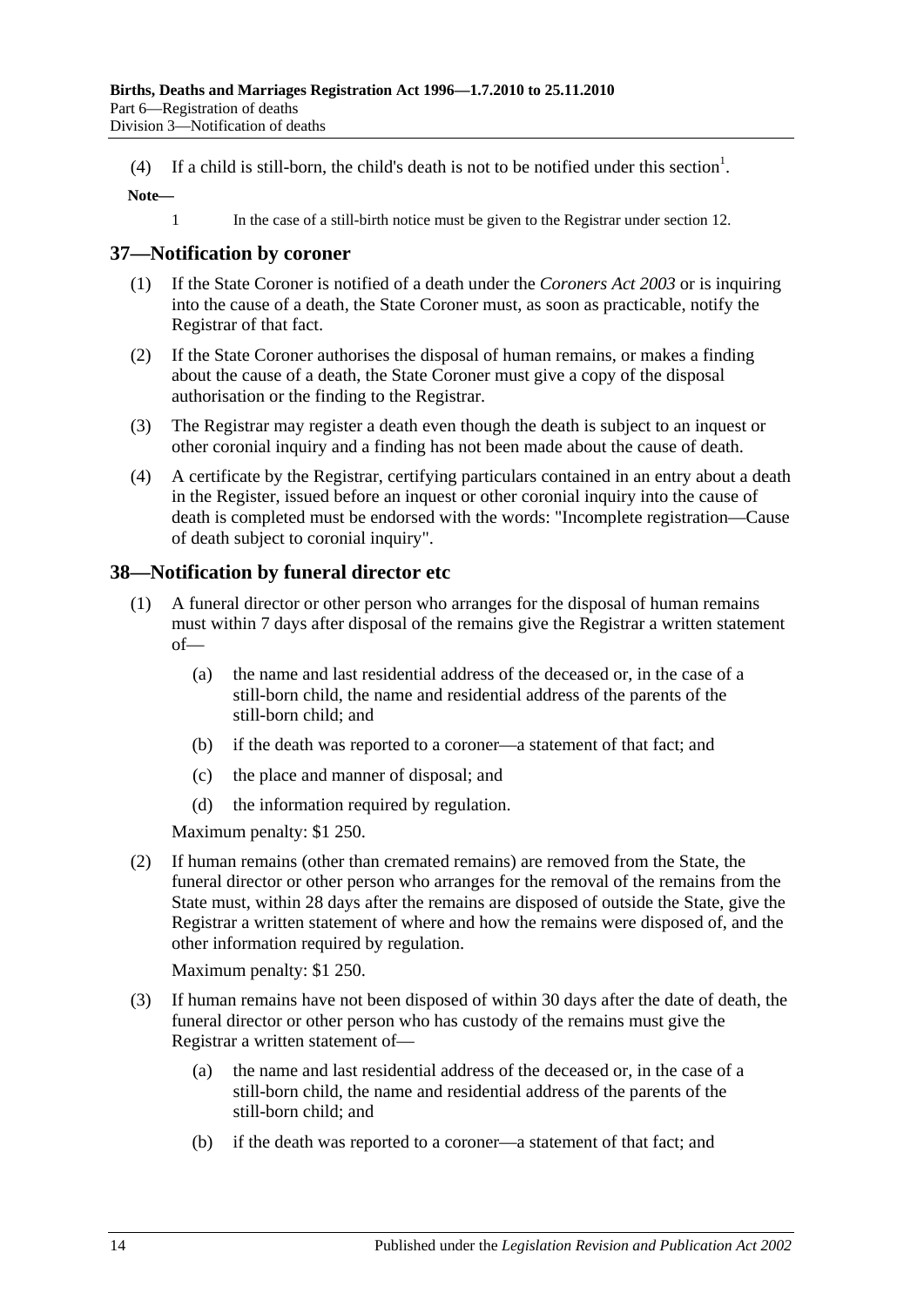(c) the information required by regulation.

Maximum penalty: \$1 250.

## <span id="page-14-0"></span>**Division 4—Registration of death**

### <span id="page-14-1"></span>**39—Registration**

- (1) The Registrar registers a death by making an entry about the death in the Register including the particulars required by regulation.
- (2) However, if the particulars available to the Registrar are incomplete the Registrar may register a death on the basis of incomplete particulars.

## <span id="page-14-2"></span>**Part 7—The Register**

## <span id="page-14-3"></span>**Division 1—Keeping the Register**

### <span id="page-14-4"></span>**40—The Register**

- (1) The Registrar must maintain a register or registers<sup>1</sup> of registrable events.
- <span id="page-14-7"></span>(2) The Register—
	- (a) must contain the particulars of each registrable event required under this Act, or another law, to be included in the Register; and
	- (b) may contain further information if its inclusion is authorised under the regulations.
- (3) The Register may be wholly or partly in the form of a computer data base, in documentary form, or in another form the Registrar considers appropriate.
- (4) The Registrar must maintain the indexes to the Register that are necessary to make the information contained in the Register reasonably accessible.

#### **Note—**

1 A reference in this Act to the *Register* extends to all the registers kept under this subsection.

## <span id="page-14-5"></span>**Division 2—Registrar's powers of inquiry**

### <span id="page-14-6"></span>**41—Registrar's powers of inquiry**

- (1) The Registrar may conduct an inquiry to find out—
	- (a) whether a registrable event has happened; or
	- (b) particulars of a registrable event; or
	- (c) whether particulars of a particular registrable event have been correctly recorded in the Register.
- <span id="page-14-8"></span>(2) The Registrar may, by notice given to a person who may be able to provide information relevant to an inquiry under this section, require the person to answer specified questions or to provide other information within a time and in a way specified in the notice.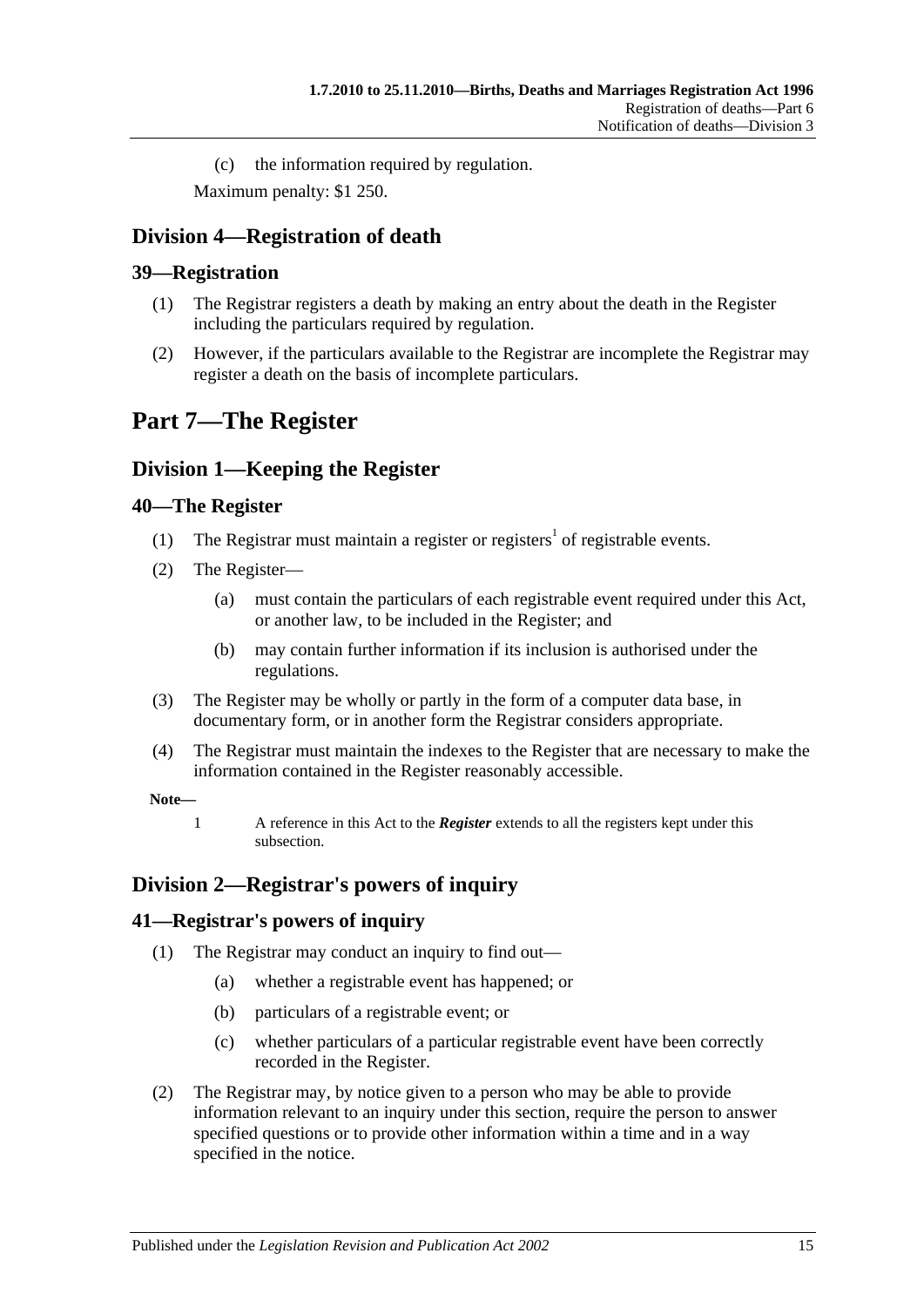(3) A person who fails, without reasonable excuse, to comply with a notice under [subsection](#page-14-8) (2) is guilty of an offence. Maximum penalty: \$1 250.

## <span id="page-15-0"></span>**Division 3—Correction of Register**

### <span id="page-15-1"></span>**42—Registrar's power to correct Register**

- (1) The Registrar may correct the Register—
	- (a) to reflect a finding made on inquiry under [Division 2;](#page-14-5) or
	- (b) to bring the particulars contained in an entry about a registrable event into conformity with the most reliable information available to the Registrar of the registrable event.
- (2) The Registrar corrects the Register by adding or cancelling an entry in the Register or by adding, altering or deleting particulars contained in an entry.
- (3) The Registrar's power to correct the Register under this section is in addition to any other power of the Registrar under this Act.

## <span id="page-15-2"></span>**Division 4—Access to, and certification of, Register entries**

### <span id="page-15-3"></span>**43—Access to Register**

- (1) The Registrar may, on conditions the Registrar considers appropriate—
	- (a) allow a person or organisation that has an adequate reason for wanting access to the Register, access to the Register; or
	- (b) provide a person or organisation that has an adequate reason for wanting information from the Register, with information extracted from the Register.
- (2) In deciding whether an applicant has an adequate reason for wanting access to the Register, or information extracted from the Register, the Registrar must have regard to—
	- (a) the nature of the applicant's interest; and
	- (b) the sensitivity of the information; and
	- (c) the use to be made of the information; and
	- (d) other relevant factors.
- (3) In deciding the conditions on which access to the Register, or information extracted from the Register, is to be given under this section, the Registrar must, as far as practicable, protect the persons to whom the entries in the Register relate from unjustified intrusion on their privacy.

### <span id="page-15-4"></span>**44—Search of Register**

- (1) The Registrar may, on application, search the Register for an entry about a particular registrable event.
- (2) The applicant must state the reason for the applicant's interest in the subject-matter of the search.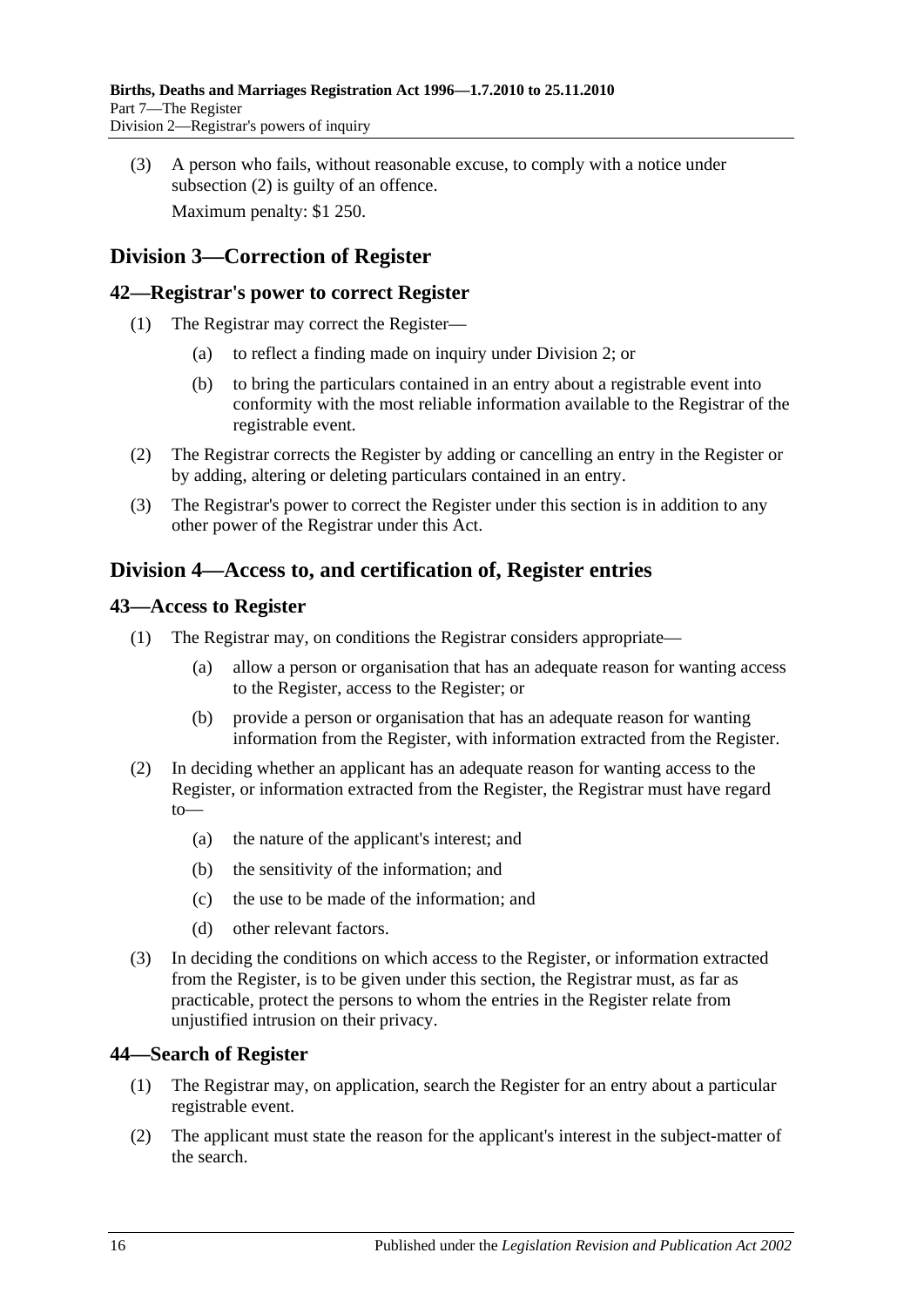- (3) The Registrar may reject the application if the applicant does not show an adequate reason for wanting the information to which the application relates.
- (4) In deciding whether an applicant has an adequate reason for wanting information, the Registrar must have regard to—
	- (a) the relationship (if any) between the applicant and the person to whom the information relates; and
	- (b) the age of the entry; and
	- (c) the contents of the entry; and
	- (d) other relevant factors.

### <span id="page-16-0"></span>**45—Protection of privacy**

In providing information extracted from the Register, the Registrar must, as far as practicable, protect the persons to whom the entries in the Register relate from unjustified intrusion on their privacy.

### <span id="page-16-1"></span>**46—Issue of certificate**

- <span id="page-16-5"></span>(1) On completing a search of the Register, the Registrar may issue a certificate—
	- (a) certifying particulars contained in an entry; or
	- (b) certifying that no entry was located in the Register about the relevant registrable event.
- (2) A certificate under [subsection](#page-16-5)  $(1)(a)$  is admissible in legal proceedings as evidence of—
	- (a) the entry to which the certificate relates; and
	- (b) the facts recorded in the entry.

### <span id="page-16-2"></span>**47—Access policies**

- (1) The Registrar must maintain a written statement of the policies on which access to information contained in the Register is to be given or denied under this Division.
- (2) The Registrar must give a copy of the statement, on request, to any person.

### <span id="page-16-3"></span>**48—Fees**

- (1) The regulations may prescribe fees, or a basis for calculating fees, for—
	- (a) access to the Register; or
	- (b) a search of the Register; or
	- (c) the issue of a certificate following a search of the Register; or
	- (d) other services provided by the Registrar.
- (2) The regulations may allow for fees to be fixed by negotiation between the Registrar and the person who asks for the relevant services.

### <span id="page-16-4"></span>**49—Power to remit fees**

The Registrar may, in appropriate cases, remit the whole or part of a fee under this Act.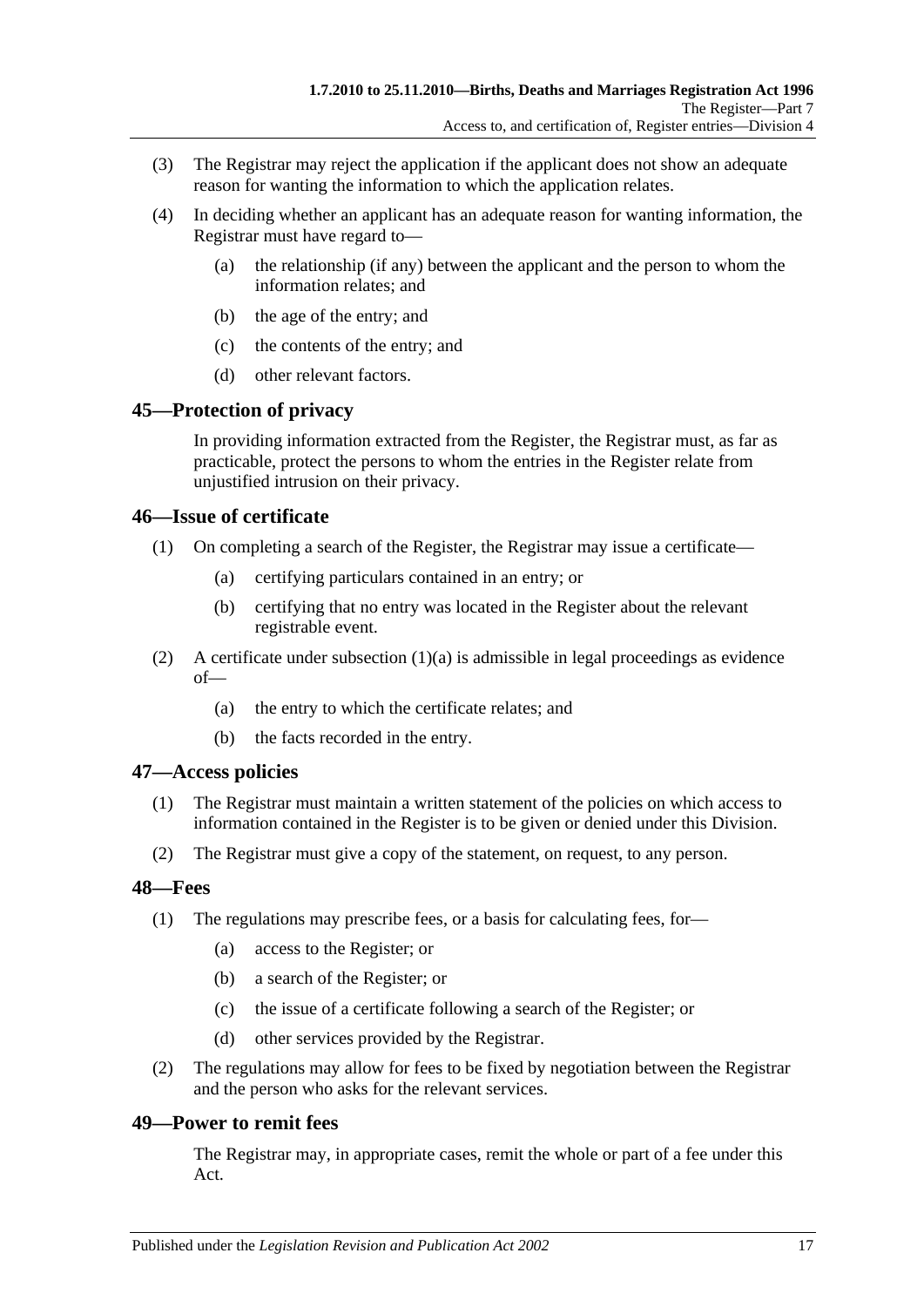# <span id="page-17-0"></span>**Part 8—General power of review**

### <span id="page-17-1"></span>**50—Review**

- (1) A person who is dissatisfied with a decision of the Registrar made in the performance or purported performance of functions under this Act may apply to the Court for a review of the decision.
- (2) On a review, the Court may
	- confirm, vary or reverse the Registrar's decision; and
	- (b) make consequential and ancillary orders and directions.

## <span id="page-17-2"></span>**Part 9—Miscellaneous**

### <span id="page-17-4"></span><span id="page-17-3"></span>**50A—Documents to be provided before disposal of remains**

- (1) A person must not dispose of human remains or cause human remains to be disposed of unless he or she has received—
	- $(a)$ 
		- (i) in the case of a still-birth—a doctor's certificate as to the cause of foetal death given under [section](#page-6-2) 12 or a corresponding previous enactment;
		- (ii) in any other case—a doctor's certificate as to the cause of death given under [section](#page-12-4) 36 or a corresponding previous enactment; or
	- (b) an authorisation for the disposal of human remains issued under the *[Coroners](http://www.legislation.sa.gov.au/index.aspx?action=legref&type=act&legtitle=Coroners%20Act%202003)  Act [2003](http://www.legislation.sa.gov.au/index.aspx?action=legref&type=act&legtitle=Coroners%20Act%202003)* or a corresponding previous enactment.

Maximum penalty: \$10 000 or imprisonment for 2 years.

- <span id="page-17-5"></span>(2) Despite [subsection](#page-17-4) (1), a person may dispose of human remains or cause human remains to be disposed of without the documents required under that subsection if the person has received an authorisation for disposal of human remains issued by the Registrar or the Minister.
- (3) The Registrar may not issue an authorisation under [subsection](#page-17-5) (2) unless the deceased's death has been registered under this Act or a corresponding previous enactment and the Registrar is satisfied that—
	- (a) the particulars entered in the Register record that the deceased died from natural causes; or
	- (b) the State Coroner does not require the human remains for the purposes of an inquest or for determining whether an inquest is necessary or desirable under the *[Coroners Act](http://www.legislation.sa.gov.au/index.aspx?action=legref&type=act&legtitle=Coroners%20Act%202003) 2003*.
- (4) An authorisation issued by the Minister under [subsection](#page-17-5) (2) may be subject to such conditions as the Minister thinks fit.
- (5) This section does not apply in relation to the disposal of human remains by  $c$ remation<sup>1</sup>.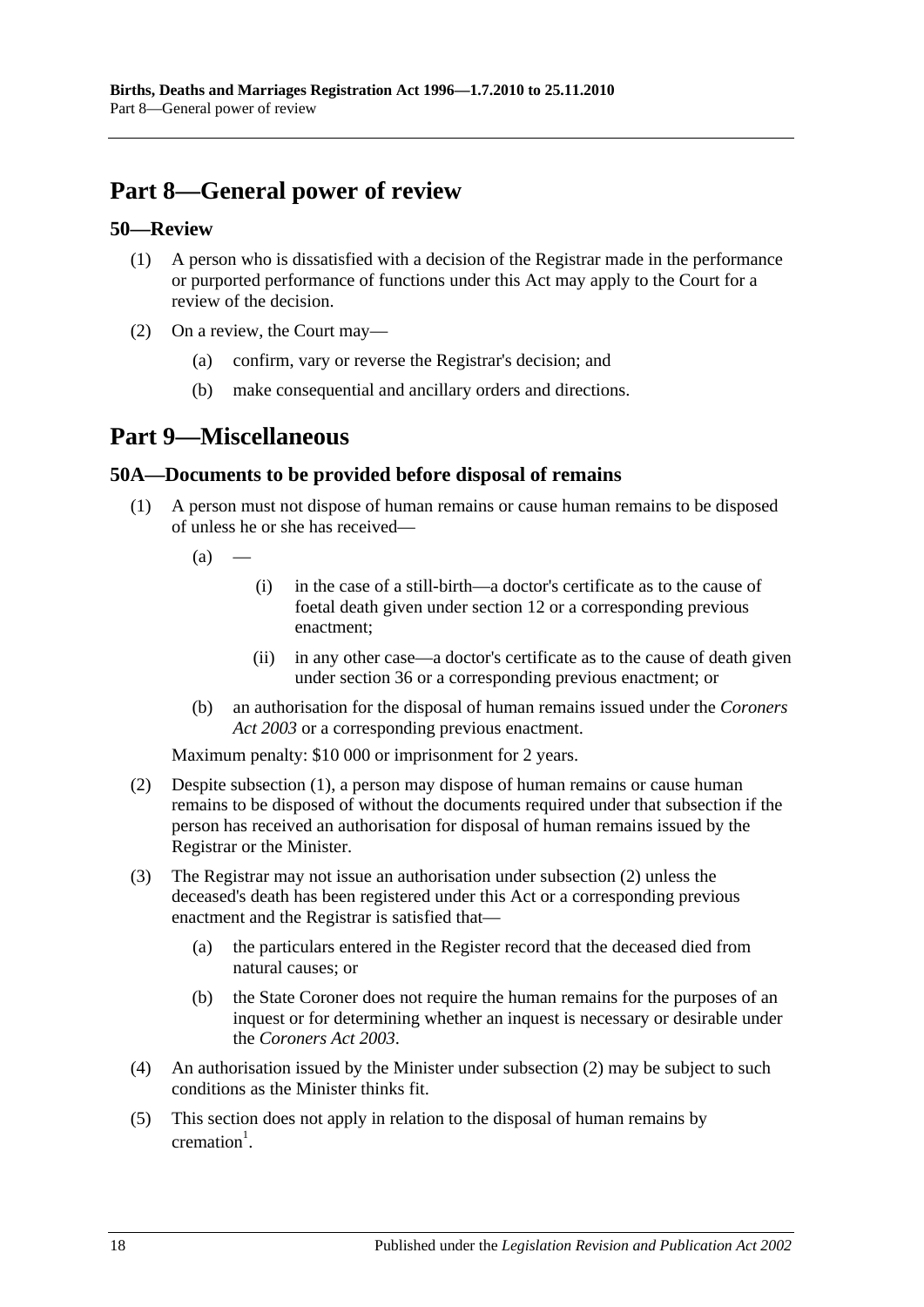**Note—**

1 See section 6 of the *[Cremation Act](http://www.legislation.sa.gov.au/index.aspx?action=legref&type=act&legtitle=Cremation%20Act%202000) 2000*.

### <span id="page-18-0"></span>**51—False representation**

A person who makes a false or misleading representation in an application or document under this Act, knowing it to be false or misleading, is guilty of an offence. Maximum penalty: \$1 250.

### <span id="page-18-1"></span>**52—Unauthorised access to or interference with Register**

A person must not, without the authority of the Registrar or other lawful authority—

- (a) obtain access to the Register or information contained in the Register; or
- (b) make, alter or delete an entry in the Register; or
- (c) interfere with the Register in any other way.

Maximum penalty: \$10 000 or imprisonment for 2 years.

### <span id="page-18-2"></span>**53—Falsification of certificate etc**

- (1) A person must not forge the Registrar's signature or seal. Maximum penalty: \$10 000 or imprisonment for 2 years.
- (2) A person must not forge or falsify a certificate or other document under this Act. Maximum penalty: \$10 000 or imprisonment for 2 years.
- (3) The Registrar may impound—
	- (a) a document which the Registrar has reason to believe bears a forged impression of the Registrar's signature or seal; or
	- (b) a certificate or other document purporting to be a certificate or other document under this Act which the Registrar has reason to believe has been forged or falsified; or
	- (c) a certificate under this Act about a registrable event if the entry in the Register about the event has been cancelled or corrected since the issue of the certificate.

#### <span id="page-18-6"></span><span id="page-18-3"></span>**55—Regulations**

- (1) The Governor may make regulations for the purposes of this Act.
- (2) Without limiting the generality of [subsection](#page-18-6) (1), the regulations may—
	- (a) impose a penalty not exceeding a fine of \$1 250 for contravention of a provision of the regulations; and
	- (b) fix fees and provide for the payment, recovery, waiver or refund of fees.

## <span id="page-18-4"></span>**Schedule 1—Transitional**

#### <span id="page-18-5"></span>**1—Interpretation**

In this Schedule—

*repealed Act* means the *[Births, Deaths and Marriages Registration Act](http://www.legislation.sa.gov.au/index.aspx?action=legref&type=act&legtitle=Births%20Deaths%20and%20Marriages%20Registration%20Act%201966) 1966*.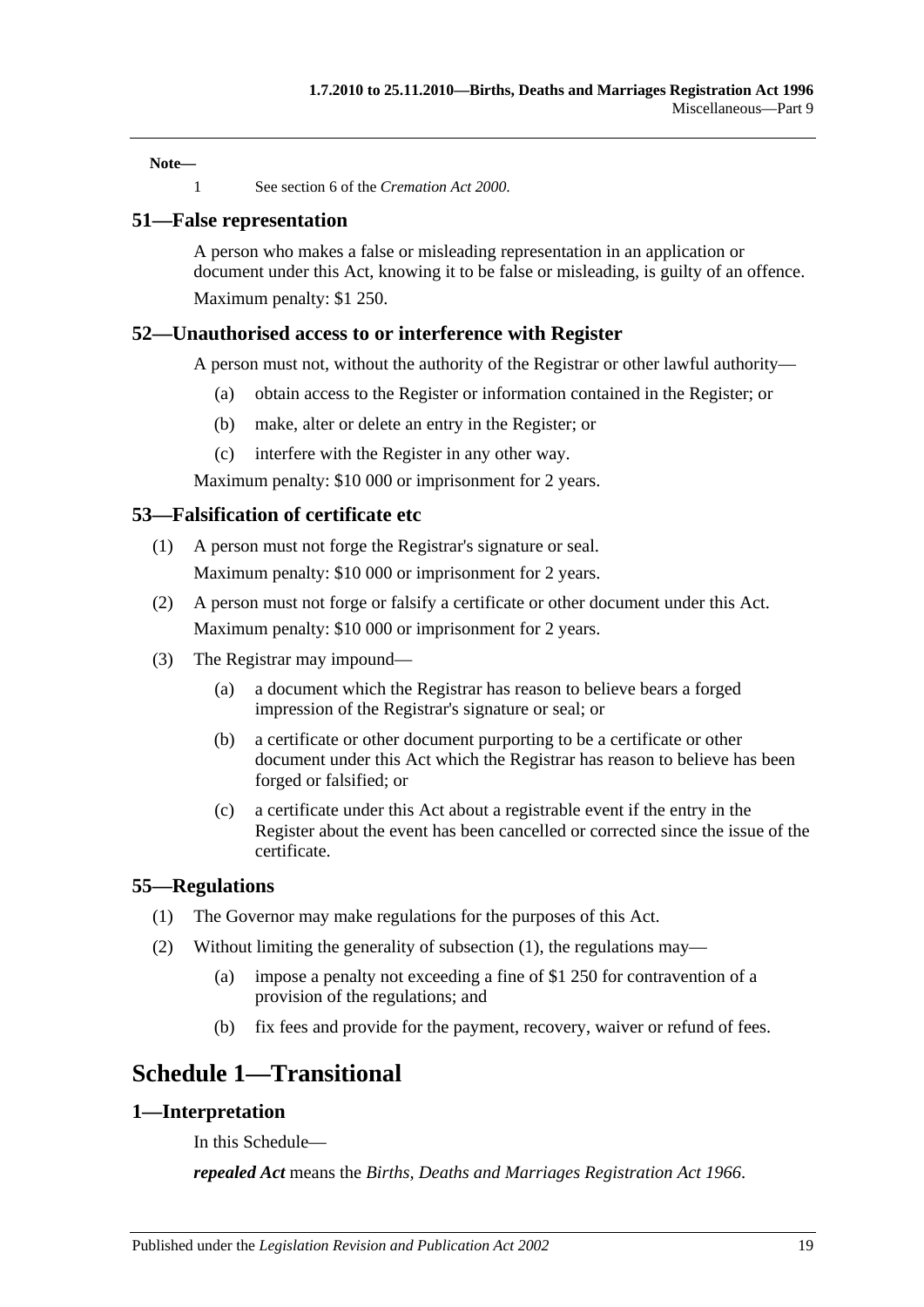### <span id="page-19-0"></span>**3—The Register**

A Register maintained under the repealed Act forms part of the Register under this Act.

### <span id="page-19-1"></span>**4—The Registrar and Deputy Registrars**

- (1) The person holding office as the Principal Registrar of Births, Deaths and Marriages immediately before the commencement of this Act continues as the Registrar, subject to the provisions of this Act.
- (2) The person holding office as the Deputy Registrar immediately before the commencement of this Act continues as a deputy registrar, subject to the provisions of this Act.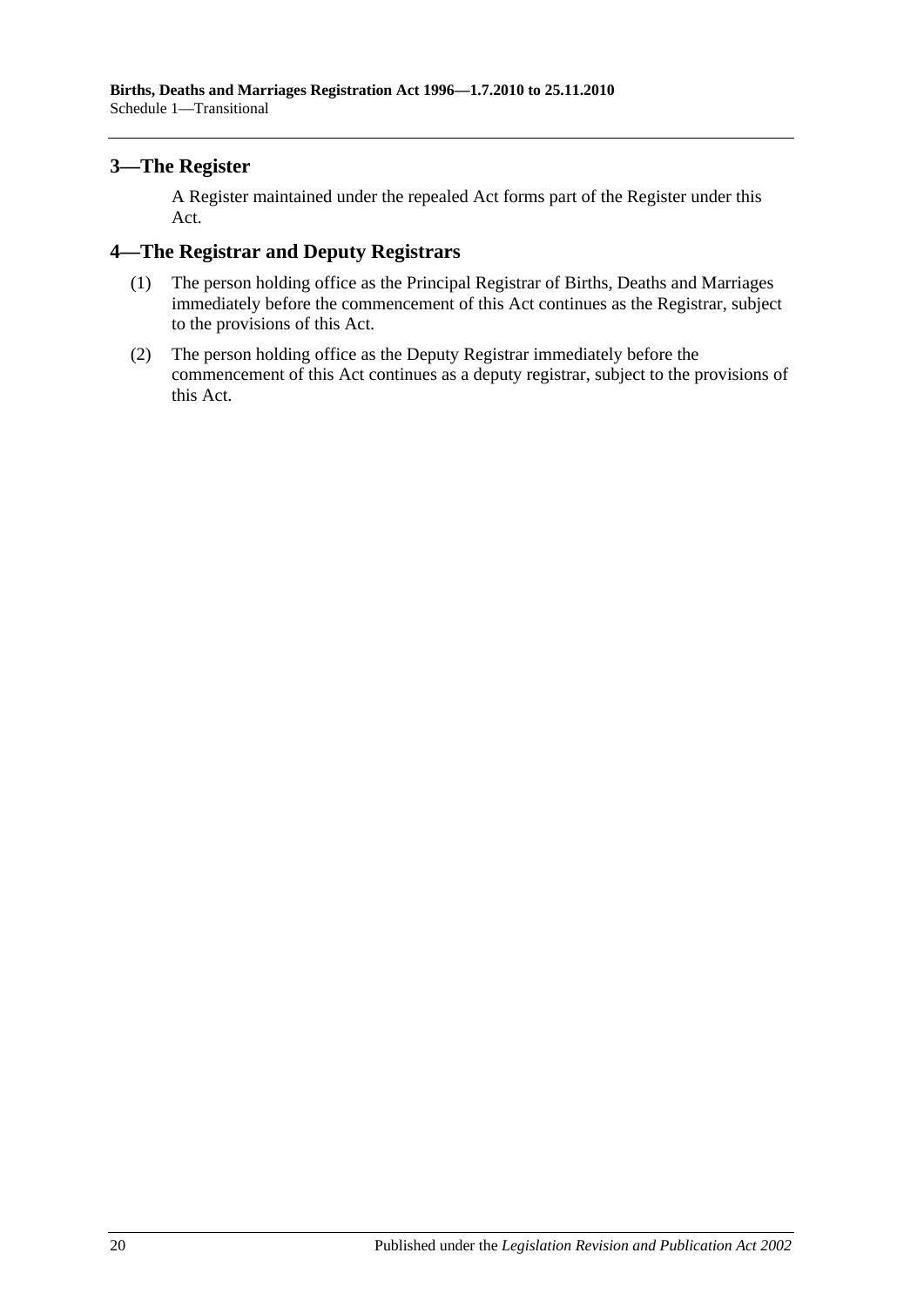# <span id="page-20-0"></span>**Legislative history**

## **Notes**

- Amendments of this version that are uncommenced are not incorporated into the text.
- Please note—References in the legislation to other legislation or instruments or to titles of bodies or offices are not automatically updated as part of the program for the revision and publication of legislation and therefore may be obsolete.
- Earlier versions of this Act (historical versions) are listed at the end of the legislative history.
- For further information relating to the Act and subordinate legislation made under the Act see the Index of South Australian Statutes or www.legislation.sa.gov.au.

## **Legislation repealed by principal Act**

The *Births, Deaths and Marriages Registration Act 1996* repealed the following:

*Births, Deaths and Marriages Registration Act 1966*

## **Legislation amended by principal Act**

The *Births, Deaths and Marriages Registration Act 1996* amended the following:

*Coroners Act 1975 Cremation Act 1891*

## **Principal Act and amendments**

| New entries appear in bold. |  |  |
|-----------------------------|--|--|
|                             |  |  |

| Year No |     | Title                                                                                             | Assent     | Commencement                                                       |
|---------|-----|---------------------------------------------------------------------------------------------------|------------|--------------------------------------------------------------------|
| 1996 6  |     | <b>Births, Deaths and Marriages</b><br><b>Registration Act 1996</b>                               | 4.4.1996   | 3.6.1996 (Gazette 23.5.1996 p2534)                                 |
| 2003    | 33  | Coroners Act 2003                                                                                 | 31.7.2003  | Sch (cl 5)-1.7.2005 (Gazette 23.6.2005<br><i>p1899</i> )           |
| 2006    | -10 | Statutes Amendment (Disposal of<br>Human Remains) Act 2006                                        | 29.6.2006  | Pt 2 (ss $4 \& 5$ )—24.7.2006 ( <i>Gazette</i><br>20.7.2006 p2335) |
| 2009    | 64  | Statutes Amendment (Surrogacy) Act 26.11.2009<br>2009                                             |            | Pt 3 (ss $15-18$ )-26.11.2010: s 2                                 |
| 2009    | 84  | <b>Statutes Amendment (Public Sector</b><br>Consequential Amendments) Act 2009                    | 10.12.2009 | Pt 21 (ss $40-42$ )-1.2.2010 ( <i>Gazette</i><br>28.1.2010 p320)   |
| 2010 5  |     | <b>Health Practitioner Regulation</b><br><b>National Law (South Australia) Act</b><br><i>2010</i> | 1.7.2010   | Sch 1 (cl 3)-1.7.2010 (Gazette 1.7.2010<br>p3338                   |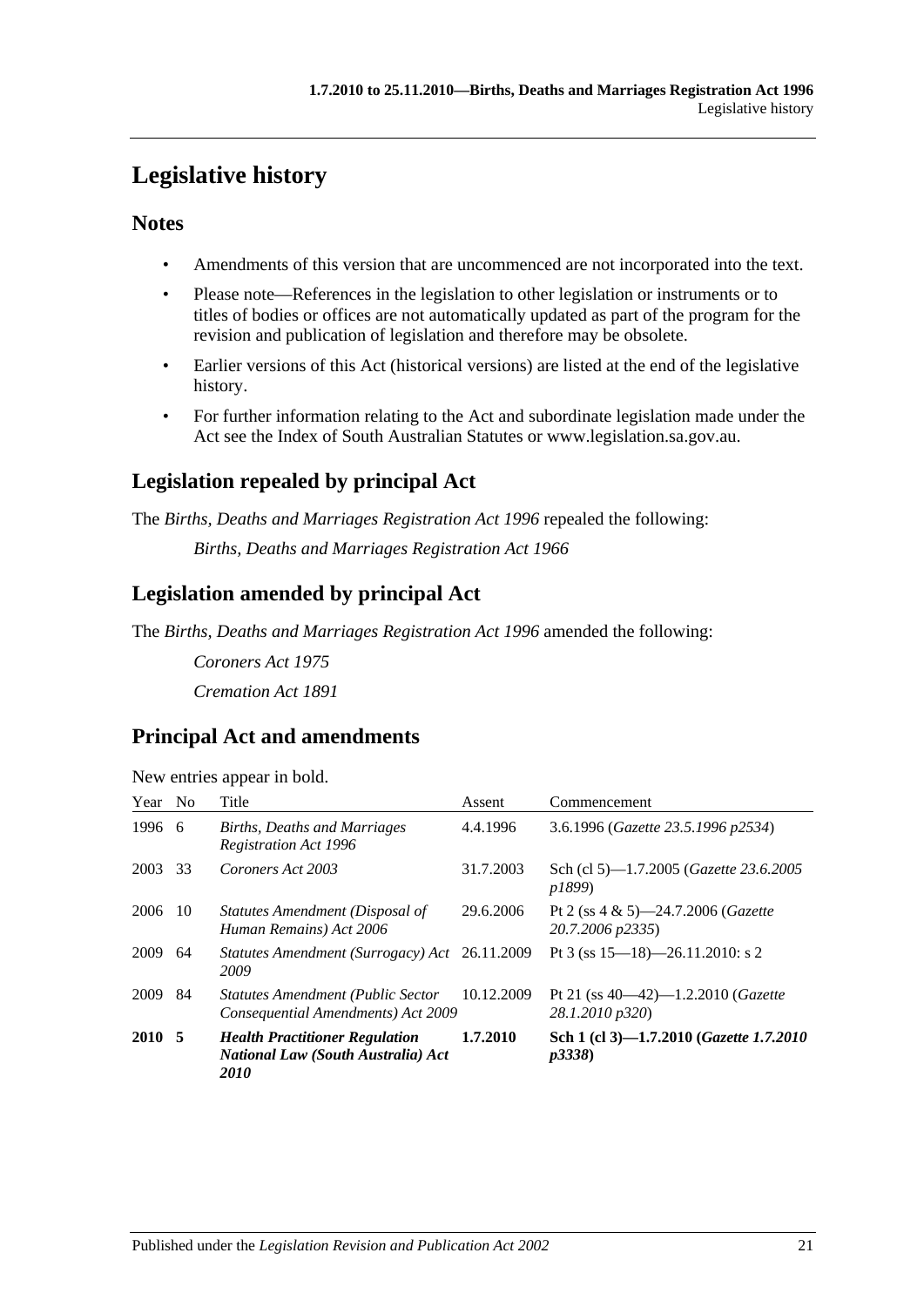## **Provisions amended**

New entries appear in bold.

Entries that relate to provisions that have been deleted appear in italics.

| Provision                                                                             | How varied                                                            | Commencement                |  |  |
|---------------------------------------------------------------------------------------|-----------------------------------------------------------------------|-----------------------------|--|--|
| Pt1                                                                                   |                                                                       |                             |  |  |
| s <sub>2</sub>                                                                        | omitted under Legislation Revision and<br><b>Publication Act 2002</b> | 1.7.2005                    |  |  |
| s <sub>4</sub>                                                                        |                                                                       |                             |  |  |
| doctor                                                                                | substituted by 5/2010 Sch 1 cl 3                                      | 1.7.2010                    |  |  |
| registrable event                                                                     | amended by 64/2009 s 15(1)                                            | 26.11.2010-not incorporated |  |  |
| surrogacy order                                                                       | inserted by $64/2009$ s $15(2)$                                       | 26.11.2010-not incorporated |  |  |
| Pt 2                                                                                  |                                                                       |                             |  |  |
| s <sub>5</sub>                                                                        |                                                                       |                             |  |  |
| s 5(1)                                                                                | s 5 redesignated as s $5(1)$ by 84/2009 s 40                          | 1.2.2010                    |  |  |
| $s \ 5(2)$                                                                            | inserted by 84/2009 s 40                                              | 1.2.2010                    |  |  |
| s 7                                                                                   |                                                                       |                             |  |  |
| s(7(3))                                                                               | inserted by 84/2009 s 41                                              | 1.2.2010                    |  |  |
| $Pt\,3$                                                                               |                                                                       |                             |  |  |
| Pt 3 Div 6                                                                            | inserted by $64/2009$ s 16                                            | 26.11.2010-not incorporated |  |  |
| Pt 4                                                                                  |                                                                       |                             |  |  |
| s 29A                                                                                 | inserted by $64/2009$ s 17                                            | 26.11.2010-not incorporated |  |  |
| Pt 6                                                                                  |                                                                       |                             |  |  |
| s <sub>36</sub>                                                                       |                                                                       |                             |  |  |
| $s \; 36(2)$                                                                          | amended by 33/2003 Sch (cl 2)                                         | 1.7.2005                    |  |  |
| s 37                                                                                  |                                                                       |                             |  |  |
| $s \frac{37(1)}{2}$                                                                   | substituted by $33/2003$ Sch (cl 3(1))                                | 1.7.2005                    |  |  |
| $s \frac{37(2)}{2}$                                                                   | amended by 33/2003 Sch (cl 3(2), (3))                                 | 1.7.2005                    |  |  |
| Pt 7                                                                                  |                                                                       |                             |  |  |
| s 49A                                                                                 | inserted by 64/2009 s 18                                              | 26.11.2010-not incorporated |  |  |
| Pt 9                                                                                  |                                                                       |                             |  |  |
| s 50A                                                                                 | inserted by $33/2003$ Sch (cl 4)                                      | 1.7.2005                    |  |  |
| $s$ 50A(1)                                                                            | amended by $10/2006$ s $4(1)$ —(3)                                    | 24.7.2006                   |  |  |
| s $50A(2)$ —(4)                                                                       | inserted by $10/2006$ s $4(4)$                                        | 24.7.2006                   |  |  |
| $s$ 50A(5)                                                                            | s $50A(2)$ redesignated as s $50A(5)$ by $10/2006$<br>s(4(5)          | 24.7.2006                   |  |  |
| s <sub>54</sub>                                                                       | deleted by 84/2009 s 42                                               | 1.2.2010                    |  |  |
| s <sub>55</sub>                                                                       |                                                                       |                             |  |  |
| s 55(2)                                                                               | substituted by 10/2006 s 5                                            | 24.7.2006                   |  |  |
| Sch 1                                                                                 |                                                                       |                             |  |  |
| $cl$ 2                                                                                | omitted under Legislation Revision and<br><b>Publication Act 2002</b> | 1.7.2005                    |  |  |
| Schs 2 and 3<br>omitted under Legislation Revision and<br><b>Publication Act 2002</b> |                                                                       | 1.7.2005                    |  |  |